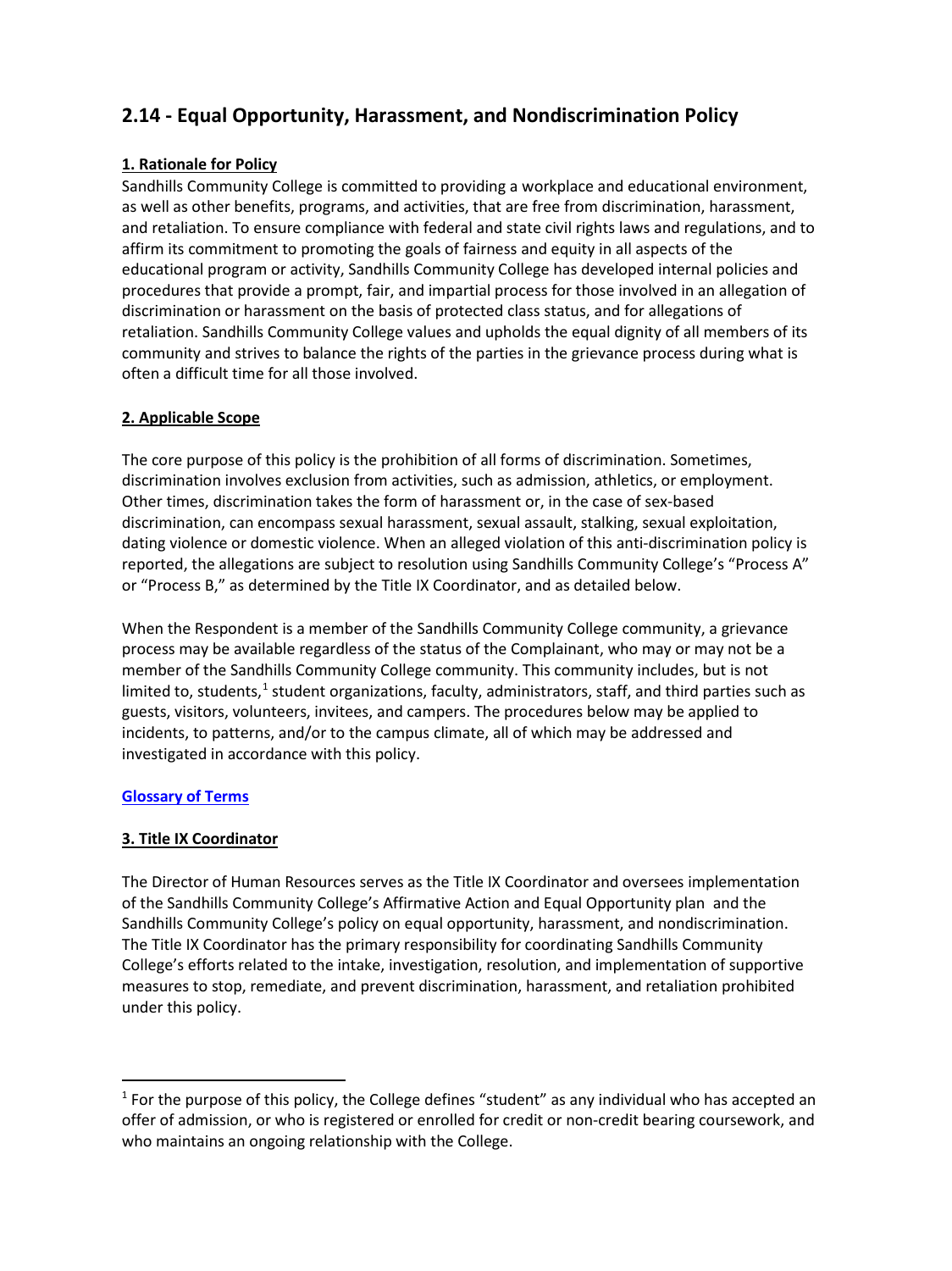### **4. Independence and Conflict-of-Interest**

The Title IX Coordinator manages the Title IX Team and acts with independence and authority free from bias and conflicts of interest. The Title IX Coordinator oversees all resolutions under this policy and these procedures. The members of the Title IX Team are vetted and trained to ensure they are not biased for or against any party in a specific case, or for or against Complainants and/or Respondents, generally.

To raise any concern involving bias or conflict of interest by the Title IX Coordinator, contact the Sandhills Community College President Dr. John Dempsey, [dempseyj@sandhills.edu](mailto:dempseyj@sandhills.edu) or 910-695-3700. Concerns of bias or a potential conflict of interest by any other Title IX Team member should be raised with the Title IX Coordinator.

Reports of misconduct or discrimination committed by the Title IX Coordinator should be reported to the Sandhills Community College President Dr. John Dempsey[, dempseyj@sandhills.edu](mailto:dempseyj@sandhills.edu) or 910-695-3700 or designee. Reports of misconduct or discrimination committed by any other Title IX Team member should be reported to the Title IX Coordinator.

### **5. Administrative Contact Information**

Complaints or notice of alleged policy violations, or inquiries about or concerns regarding this policy and procedures, may be made internally to:

Wendy Dodson Title IX Coordinator/Process Facilitator Office of Human Resources 3395 Airport Rd. Pinehurst, NC 28374 910-246-2868 dodsonw@sandhills.edu [www.sandhills.edu](http://www.sandhills.edu/)

David Farmer – Associate Vice President of Student Services, Title IX Investigator Linda Chandler – Title IX Investigator, Math Professor Kimberly Blue Title IX Investigator, Senior Director, Continuing Education Compliance & Accountability

Advisor - Taylor McCaskill – Director, Academic Support Initiatives/advisor Advisor - Heather Trevarrow – Professor, Psychology/advisor Advisor – Twana McKnight – Associate Vice President, Hoke Center Advisor – Amanda Rovetta – Registration & Program support Specialist, Continuing Education Advisor – Jason Levister – Director, Student Success, Scholarships, & Data Support, Continuing Education Hearing Officer – Germaine Elkins – Vice President Institutional Advancement

Brenda Jackson – Executive Vice President – Appeals Board Rebecca Roush – Vice President Academic Affairs – Appeals Board Kellie Shoemake – Vice President Student Services – Appeals Board Ronald Layne – Vice President College Initiatives – Appeals Board Andrea Korte – Vice President Continuing Education and Workforce Development – Appeals Board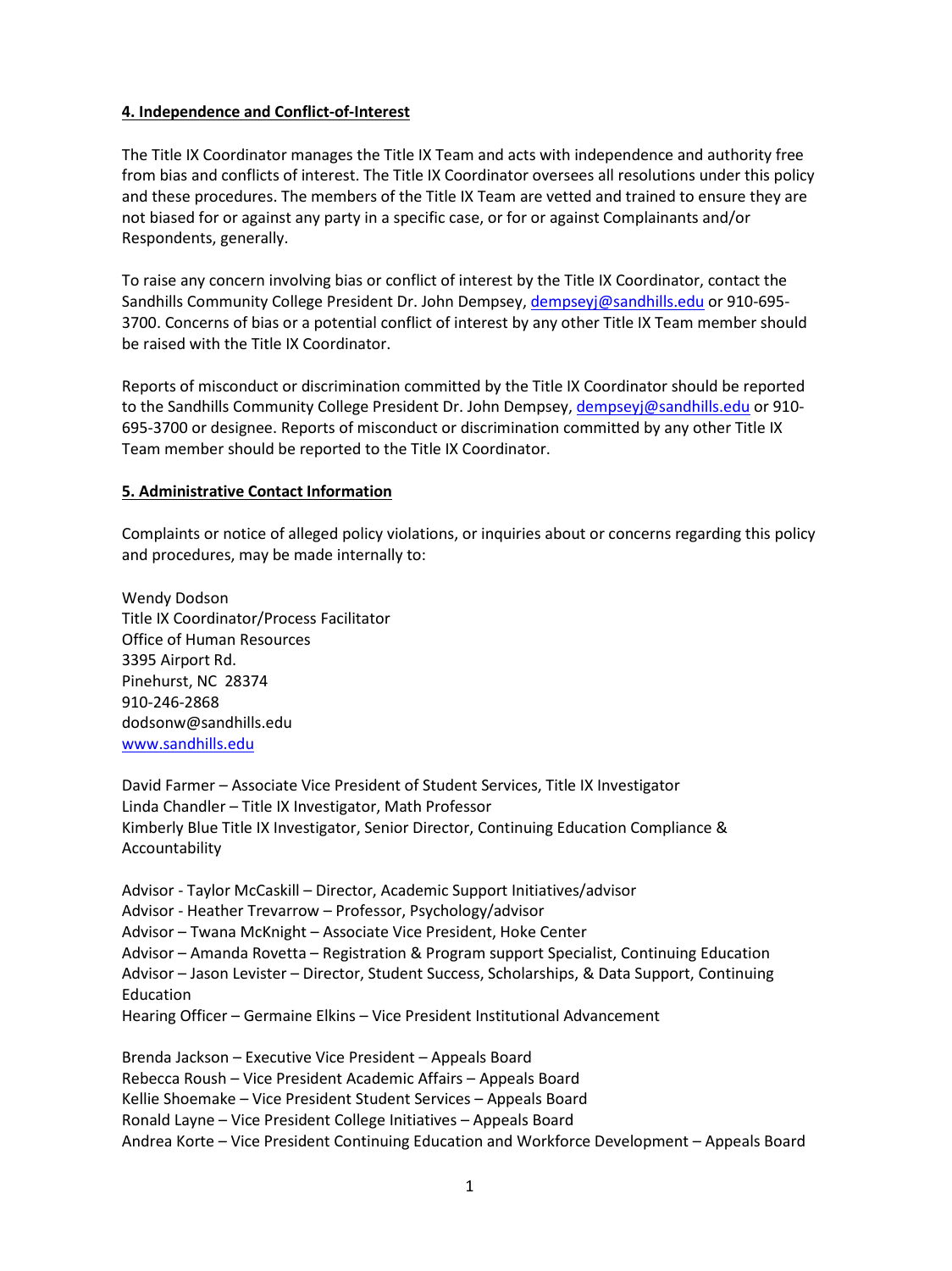Sandhills Community College has determined that the following administrators are Officials with Authority to address and correct harassment, discrimination, and/or retaliation. In addition to the Title IX Team members listed above, these Officials with Authority listed below may also accept notice or complaints on behalf of the Sandhills Community College. List all Officials with Authority here:

John R. Dempsey - President Brenda Jackson – Executive Vice President Rebecca Roush – Vice President Academic Affairs Kellie Shoemake – Vice President Student Services Ronald Layne – Vice President College Initiatives Andrea Korte – Vice President Continuing Education and Workforce Development Germaine Elkins – Vice President Institutional Advancement Wendy Dodson – Title IX Coordinator and AVP – Human Resources

Sandhills Community College has also classified all employees, with the exception of personal counselors, as Mandated Reporters of any knowledge they have that a member of the community is experiencing harassment, discrimination, and/or retaliation. The section below on Mandated Reporting details which employees have this responsibility and their duties, accordingly.

Inquiries may be made externally to:

Office for Civil Rights (OCR) U.S. Department of Education 400 Maryland Avenue, SW Washington, D.C. 20202-1100 Customer Service Hotline #: (800) 421-3481 Facsimile: (202) 453-6012 TDD#: (877) 521-2172 Email: [OCR@ed.gov](mailto:OCR@ed.gov) Web: [http://www.ed.gov/ocr](http://www2.ed.gov/about/offices/list/ocr/index.html)

For complaints involving employees[: Equal](http://www.eeoc.gov/contact/) [Employment Opportunity Commission](http://www.eeoc.gov/contact/) (EEOC)  $^2$  $^2$ 

# **7. Notice/Complaints of Discrimination, Harassment, and/or Retaliation**

Notice or complaints of discrimination, harassment, and/or retaliation may be made using any of the following options:

1) File a complaint with, or give verbal notice to, the Title IX Coordinator, deputy Title IX Coordinator, or Officials with Authority: Wendy Dodson – Title IX Coordinator Deputy Coordinator

<span id="page-2-0"></span><sup>&</sup>lt;sup>2</sup> EEOC has jurisdiction over Title IX employment claims. We recommend providing local EEOC office contact information in this section. Please consult:<http://www.eeoc.gov/field/index.cfm> to locate your local office's contact info.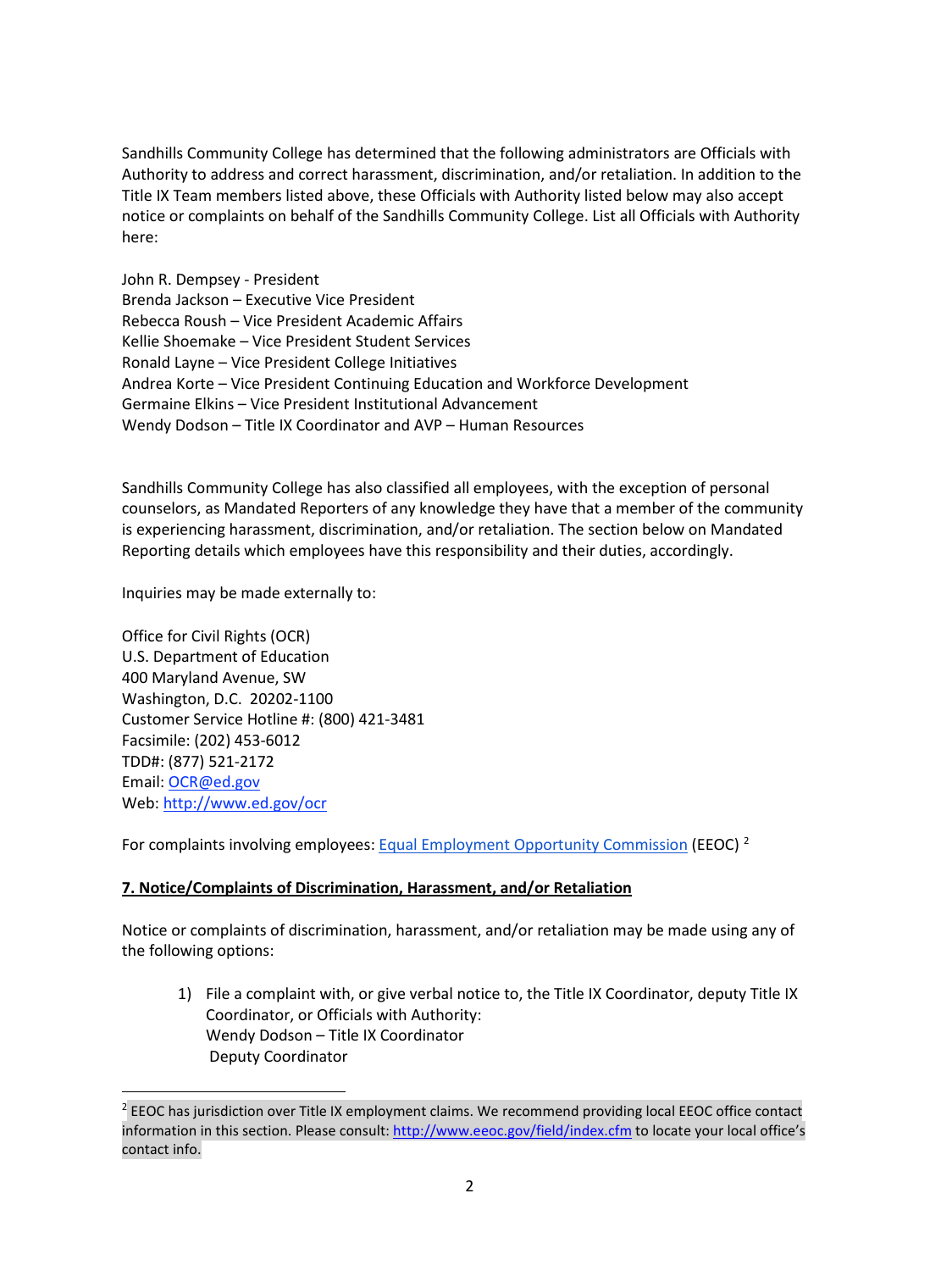John R. Dempsey - President Brenda Jackson – Executive Vice President Rebecca Roush – Vice President Academic Affairs Kellie Shoemake – Vice President Student Services Ronald Layne – Vice President College Initiatives Andrea Korte – Vice President Continuing Education and Workforce Development Germaine Elkins – Vice President Institutional Advancement

Such a report may be made at any time (including during non-business hours) by using the telephone number or email address, or by mail to the office address, listed for the Title IX Coordinator or any other official listed.

[2] Report online, using the reporting form posted at [https://www.sandhills.edu/incident](https://www.sandhills.edu/incident-reporting/)[reporting/.](https://www.sandhills.edu/incident-reporting/) Anonymous reports are accepted but can give rise to a need to investigate. Sandhills Community College tries to provide supportive measures to all Complainants, which is impossible with an anonymous report. Because reporting carries no obligation to initiate a formal response, and as the Sandhills Community College respects Complainant requests to dismiss complaints unless there is a compelling threat to health and/or safety, the Complainant is largely in control and should not fear a loss of privacy by making a report that allows the Sandhills Community College to discuss and/or provide supportive measures.]<sup>[3](#page-3-0)</sup>

A Formal Complaint means a document filed/signed by the Complainant or signed by the Title IX Coordinator alleging a policy violation by a Respondent and requesting that the College investigate the allegation(s). A complaint may be filed with the Title IX Coordinator in person, by mail, or by electronic mail, by using the contact information in the section immediately above, or as described in this section. As used in this paragraph, the phrase "document filed by a Complainant" means a document or electronic submission (such as by electronic mail or through an online portal provided for this purpose by College) that contains the Complainant's physical or digital signature, or otherwise indicates that the Complainant is the person filing the complaint.

If notice is submitted in a form that does not meet this standard, the Title IX Coordinator will contact the Complainant to ensure that it is filed correctly.

# **8. Supportive Measures**

Sandhills Community College will offer and implement appropriate and reasonable supportive measures to the parties upon notice of alleged harassment, discrimination, and/or retaliation.

Supportive measures are non-disciplinary, non-punitive individualized services offered as appropriate, as reasonably available, and without fee or charge to the parties to restore or preserve access to the College's education program or activity, including measures designed to protect the safety of all parties or the College's educational environment, and/or deter harassment, discrimination, and/or retaliation.

<span id="page-3-0"></span>The Title IX Coordinator promptly makes supportive measures available to the parties upon receiving notice or a complaint. At the time that supportive measures are offered, College will inform the Complainant, in writing, that they may file a formal complaint with the Sandhills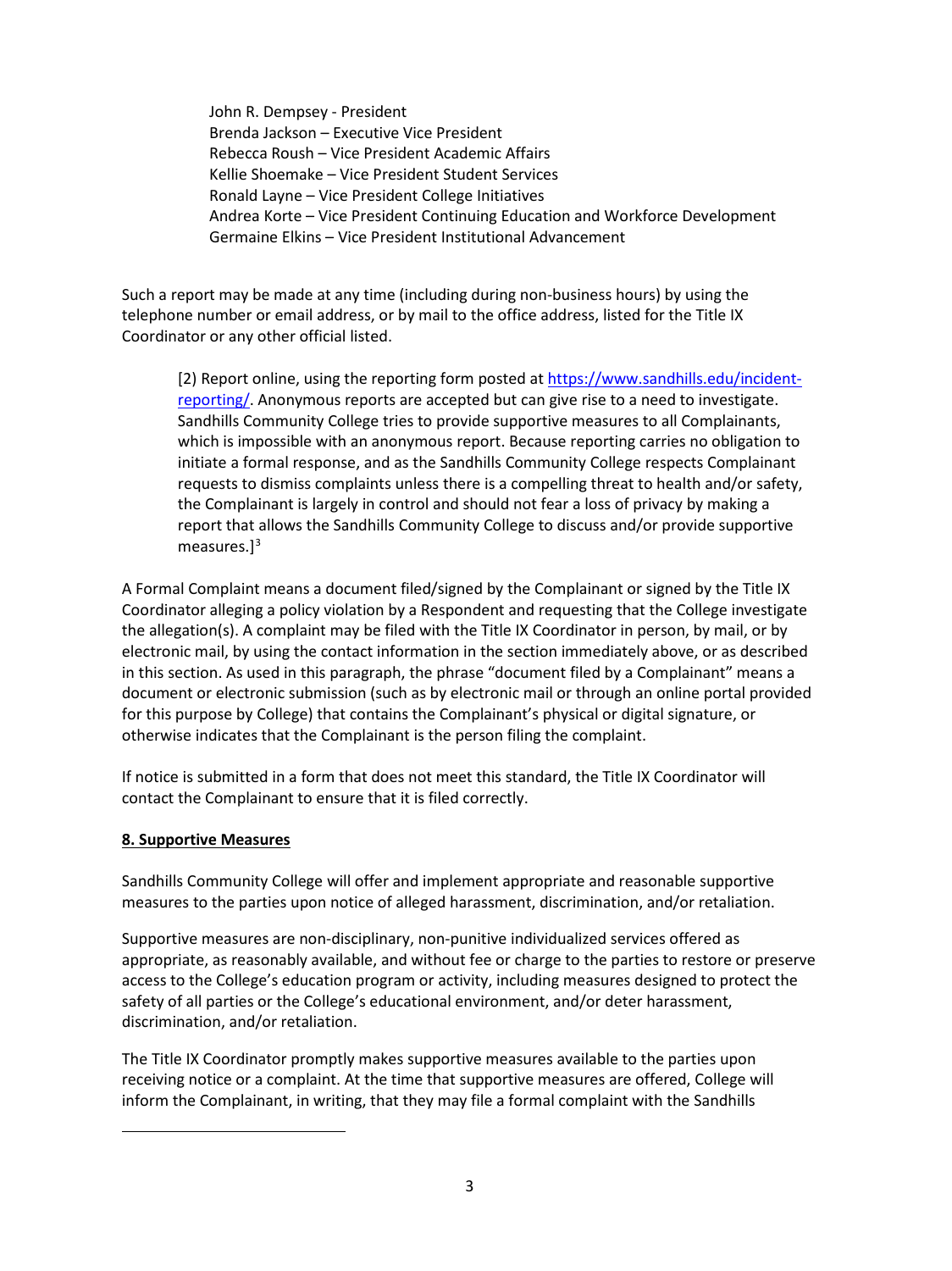Community College either at that time or in the future, if they have not done so already. The Title IX Coordinator works with the Complainant to ensure that their wishes are taken into account with respect to the supportive measures that are planned and implemented.

The College will maintain the privacy of the supportive measures, provided that privacy does not impair the College's ability to provide the supportive measures. Sandhills Community College will act to ensure as minimal an academic impact on the parties as possible. The College will implement measures in a way that does not unreasonably burden the other party.

These actions may include, but are not limited to:

- Referral to counseling, medical, and/or other healthcare services
- Referral to the Employee or Student Assistance Program.
- Referral to community-based service providers
- Student financial aid counseling
- Education to the community or community subgroup(s)
- Altering work arrangements for employees or student-employees
- Safety planning
- Providing campus safety escorts
- Implementing contact limitations (no contact orders) between the parties
- Academic support, extensions of deadlines, or other course/program-related
- adjustments
- Trespass orders
- [Timely warnings](http://ncsam.clerycenter.org/wp-content/uploads/NCSAM18_Timely-Warning-Guide.pdf)
- Class schedule modifications, withdrawals, or leaves of absence
- Increased security and monitoring of certain areas of the campus
- Any other actions deemed appropriate by the Title IX Coordinator

Violations of no contact orders will be referred to appropriate student or employee conduct processes for enforcement.

### **9. Emergency Removal**

The Sandhills Community College can act to remove a Respondent entirely or partially from its education program or activities on an emergency basis when an individualized safety and risk analysis has determined that an immediate threat to the physical health or safety of any student or other individual justifies removal. This risk analysis is performed by the Title IX Coordinator in conjunction with the Behavioral Intervention Team, also known as BIT, using its standard objective violence risk assessment procedures.

In all cases in which an emergency removal is imposed, the student or employee will be given notice of the action and the option to request to meet with the Title IX Coordinator prior to such action/removal being imposed, or as soon thereafter as reasonably possible, to show cause why the action/removal should not be implemented or should be modified.

This meeting is not a hearing on the merits of the allegation(s), but rather is an administrative process intended to determine solely whether the emergency removal is appropriate. When this meeting is not requested in a timely manner, objections to the emergency removal will be deemed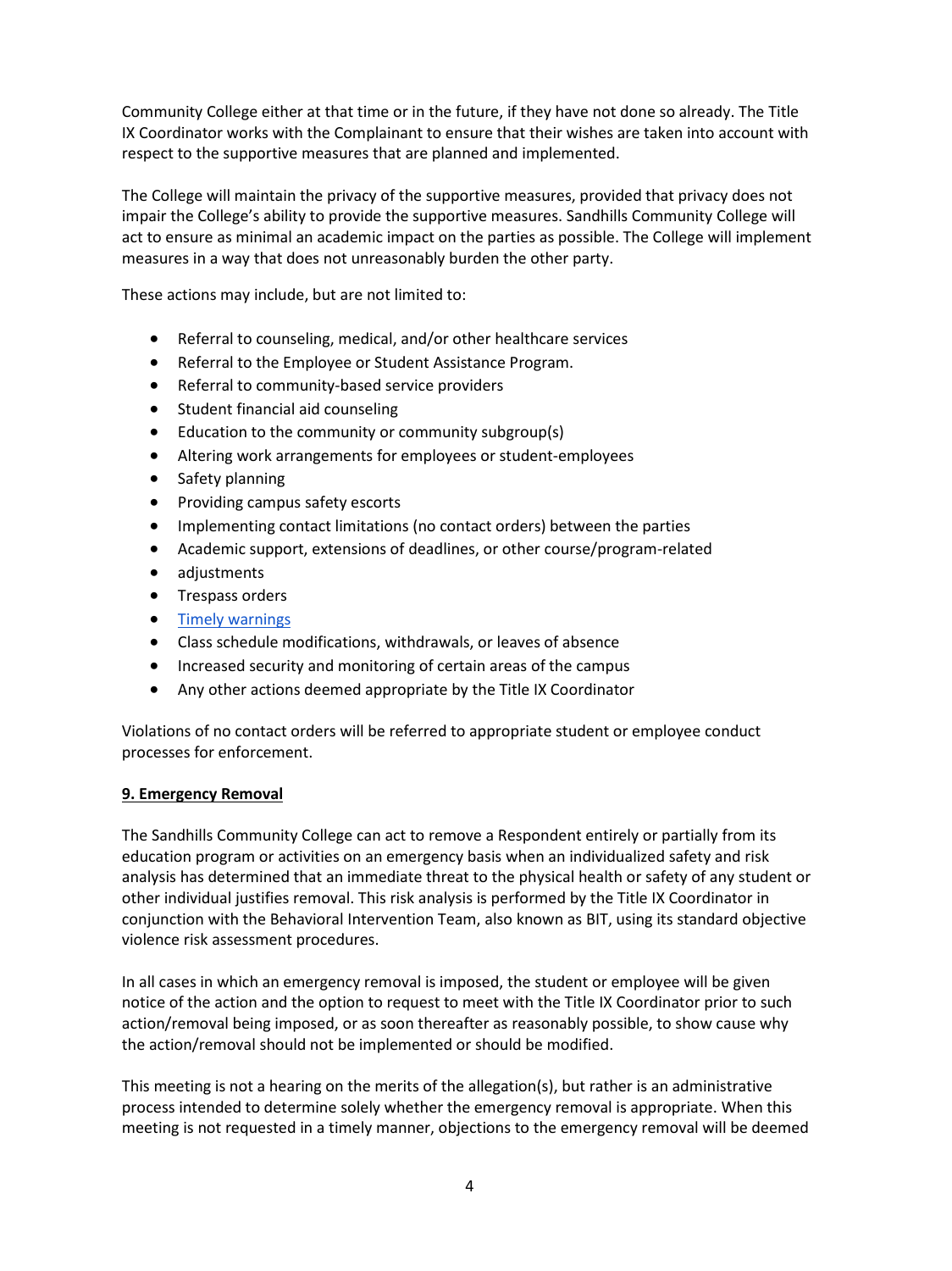waived. A Complainant and their Advisor may be permitted to participate in this meeting if the Title IX Coordinator determines it is equitable to do so. This section also applies to any restrictions that a coach or athletic administrator may place on a student-athlete arising from allegations related to Title IX. There is no appeal process for emergency removal decisions.

A Respondent may be accompanied by an Advisor of their choice when meeting with the Title IX Coordinator and/or the BIT Chair for the show cause meeting. The Respondent will be given access to a written summary of the basis for the emergency removal prior to the meeting to allow for adequate preparation.

The Title IX Coordinator or the BIT Chair has sole discretion under this policy to implement or stay an emergency removal and to determine the conditions and duration. Violation of an emergency removal under this policy will be grounds for discipline, which may include expulsion or termination.

The College will implement the least restrictive emergency actions possible in light of the circumstances and safety concerns. As determined by the Title IX Coordinator, these actions could include, but are not limited to: temporarily re-assigning an employee, restricting a student's or employee's access to or use of facilities or equipment, allowing a student to withdraw or take grades of incomplete without financial penalty, authorizing an administrative leave, and suspending a student's participation in extracurricular activities, student employment, student organizational leadership, or intercollegiate/intramural athletics.

At the discretion of the Title IX Coordinator, alternative coursework options may be pursued to ensure as minimal an academic impact as possible on the parties.

# **10. Promptness**

`

All allegations are acted upon promptly by Sandhills Community College once it has received notice or a formal complaint. Complaints can take 60-90 business days to resolve, typically. There are always exceptions and extenuating circumstances that can cause a resolution to take longer, but the College will avoid all undue delays within its control.

Any time the general timeframes for resolution outlined in Sandhills Community College procedures will be delayed, The College will provide written notice to the parties of the delay, the cause of the delay, and an estimate of the anticipated additional time that will be needed as a result of the delay.

# **11. Privacy**

Every effort is made by the College to preserve the privacy of reports.<sup>[4](#page-5-0)</sup> Sandhills Community College will not share the identity of any individual who has made a report or complaint of

<span id="page-5-0"></span><sup>4</sup> For the purpose of this policy, privacy and confidentiality have distinct meanings. **Privacy** means that information related to a complaint will be shared with a limited number of Recipient employees who "need to know" in order to assist in the assessment, investigation, and resolution of the report. All employees who are involved in the Recipient's response to notice under this policy receive specific training and guidance about sharing and safeguarding private information in accordance with state and federal law. The privacy of student education records will be protected in accordance with the Family Educational Rights and Privacy Act ("FERPA"), as outlined in the Recipient's FERPA policy. The privacy of employee records will be protected in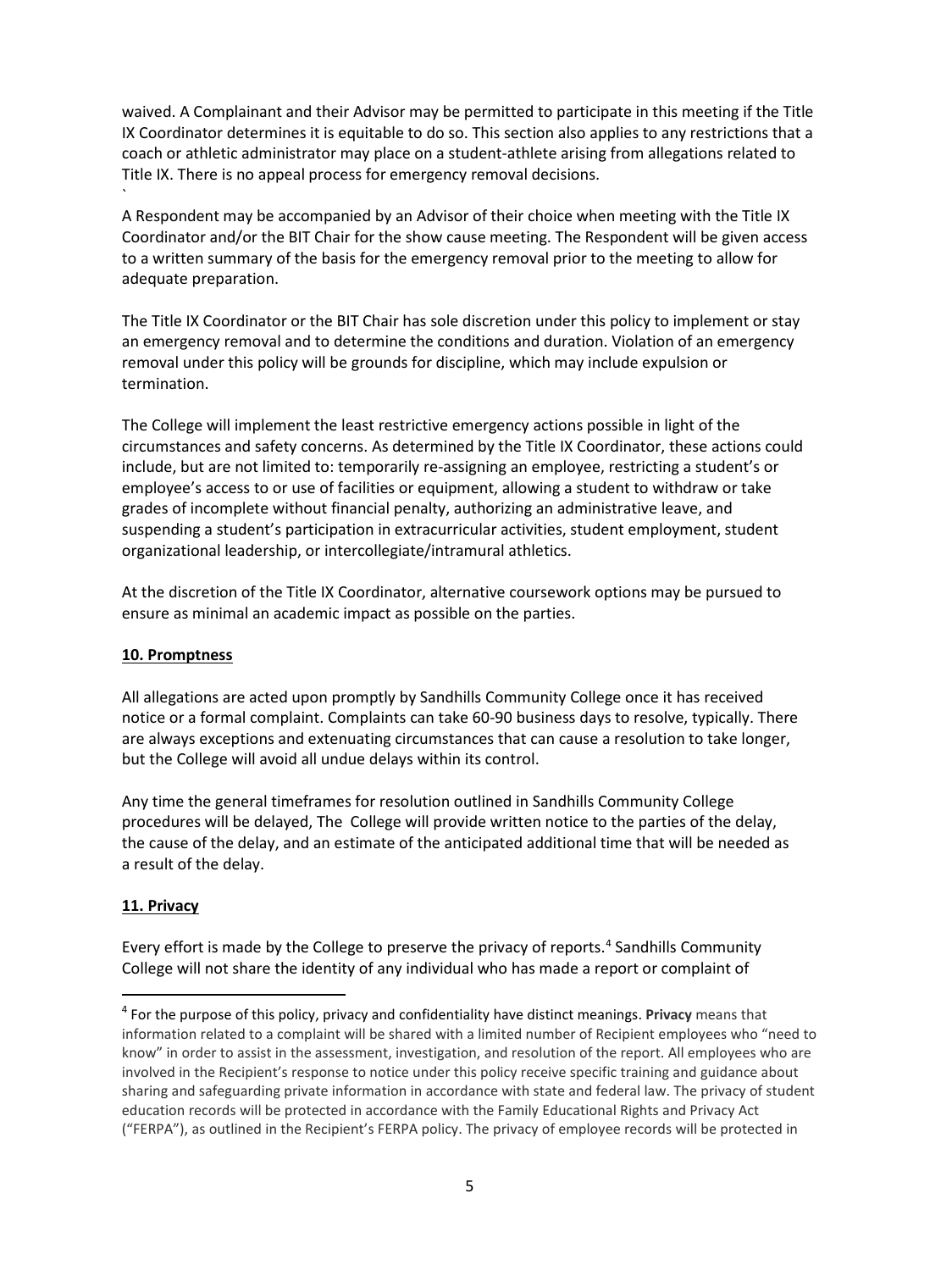harassment, discrimination, or retaliation; any Complainant, any individual who has been reported to be the perpetrator of sex discrimination, any Respondent, or any witness, except as permitted by the Family Educational Rights and Privacy Act (FERPA), 20 U.S.C. 1232g; FERPA regulations, 34 CFR part 99; or as required by law; or to carry out the purposes of 34 CFR Part 106, including the conducting of any investigation, hearing, or grievance proceeding arising under these policies and procedures.

The College reserves the right to designate which Sandhills Community College officials have a legitimate educational interest in being informed about incidents that fall within this policy, pursuant to the Family Educational Rights and Privacy Act (FERPA).

Only a small group of officials who need to know will typically be told about the complaint, including but not limited to: Division of Student Affairs, Division of Academic Affairs, Sandhills Community College Police, and the Threat Assessment Team. Information will be shared as necessary with Investigators, Hearing Panel members/Decision-makers, witnesses, and the parties. The circle of people with this knowledge will be kept as tight as possible to preserve the parties' rights and privacy.

The College may contact parents/guardians to inform them of situations in which there is a significant and articulable health and/or safety risk, but will usually consult with the student first before doing so.

Confidentiality and mandated reporting are addressed more specifically [below.](#page-19-0)

### **12. Jurisdiction of Sandhills Community College**

This policy applies to the education program and activities of Sandhills Community College, to conduct that takes place on the campus or on property owned or controlled by the College, at Sandhills Community College-sponsored events, or in buildings owned or controlled by Sandhills Community College's recognized student organizations. The Respondent must be a member of Sandhills Community College's community in order for its policies to apply.

This policy can also be applicable to the effects of off-campus misconduct that effectively deprive someone of access to Sandhills Community College's educational program. The College may also extend jurisdiction to off-campus and/or to online conduct when the Title IX Coordinator determines that the conduct affects a substantial Sandhills Community College interest.

accordance with Human Resources policies. **Confidentiality** exists in the context of laws that protect certain relationships, including those who provide services related to medical and clinical care, mental health providers, counselors, and ordained clergy. The law creates a privilege between certain health care providers, mental health care providers, attorneys, clergy, spouses, and others, with their patients, clients, parishioners, and spouses. The Recipient has designated individuals who have the ability to have privileged communications as Confidential Resources. For more information about Confidential Resources, see page 26. When information is shared by a Complainant with a Confidential Resource, the Confidential Resource cannot reveal the information to any third party except when an applicable law or a court order requires or permits disclosure of such information. For example, information may be disclosed when: (i) the individual gives written consent for its disclosure; (ii) there is a concern that the individual will likely cause serious physical harm to self or others; or (iii) the information concerns conduct involving suspected abuse or neglect of a minor under the age of 18, elders, or individuals with disabilities. Non-identifiable information may be shared by Confidential Resources for statistical tracking purposes as required by the federal Clery Act. Other information may be shared as required by law.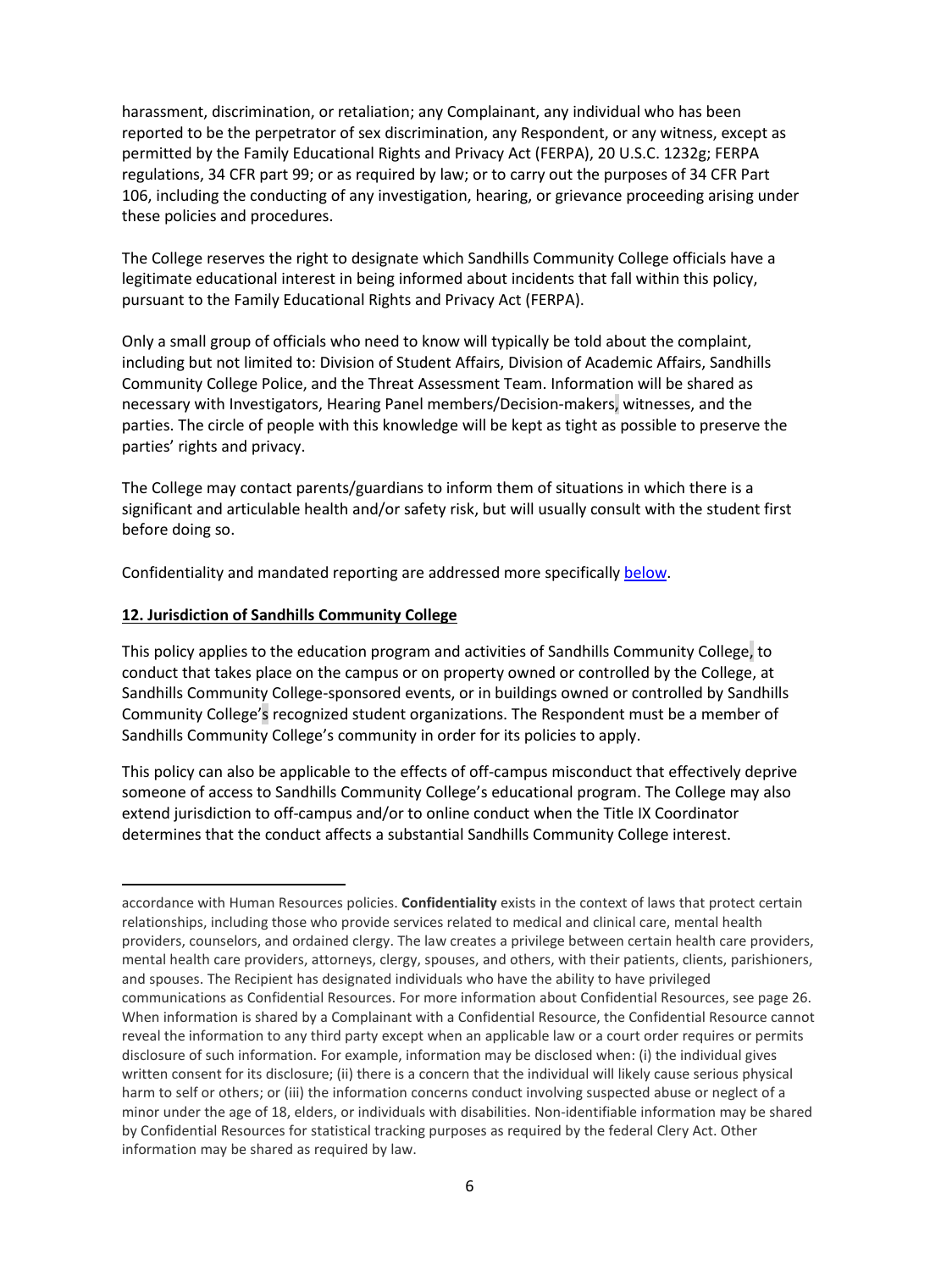Regardless of where the conduct occurred, the Sandhills Community College will address notice/complaints to determine whether the conduct occurred in the context of its employment or educational program or activity and/or has continuing effects on campus or in an off-campus sponsored program or activity. A substantial Sandhills Community College interest includes:

- a. Any action that constitutes a criminal offense as defined by law. This includes, but is not limited to, single or repeat violations of any local, state, or federal law;
- b. Any situation in which it is determined that the Respondent poses an immediate threat to the physical health or safety of any student or other individual;
- c. Any situation that significantly impinges upon the rights, property, or achievements of oneself or others or significantly breaches the peace and/or causes social disorder; and/or
- d. Any situation that is detrimental to the educational interests or mission of Sandhills Community College.

If the Respondent is unknown or is not a member of the Sandhills Community College community, the Title IX Coordinator will assist the Complainant in identifying appropriate campus and local resources and support options and/or, when criminal conduct is alleged, in contacting local or campus law enforcement if the individual would like to file a police report.

Further, even when the Respondent is not a member of Sandhills Community College's community, supportive measures, remedies, and resources may be accessible to the Complainant by contacting the Title IX Coordinator

In addition, the College may take other actions as appropriate to protect the Complainant against third parties, such as barring individuals from Sandhills Community College property and/or events.

All vendors serving the College through third-party contracts are subject to the policies and procedures of their employers.

When the Respondent is enrolled in or employed by another institution, the Title IX Coordinator can assist the Complainant in liaising with the appropriate individual at that institution, as it may be possible to allege violations through that institution's policies.

Similarly, the Title IX Coordinator may be able to advocate for a student or employee Complainant who experiences discrimination in an externship, study abroad program, or other environment external to Sandhills Community College where sexual harassment or nondiscrimination policies and procedures of the facilitating or host organization may give recourse to the Complainant.

# **13. Time Limits on Reporting**

There is no time limitation on providing notice/complaints to the Title IX Coordinator. However, if the Respondent is no longer subject to Sandhills Community College's jurisdiction and/or significant time has passed, the ability to investigate, respond, and provide remedies may be more limited or impossible.

Acting on notice/complaints significantly impacted by the passage of time (including, but not limited to, the rescission or revision of policy) is at the discretion of the Title IX Coordinator, who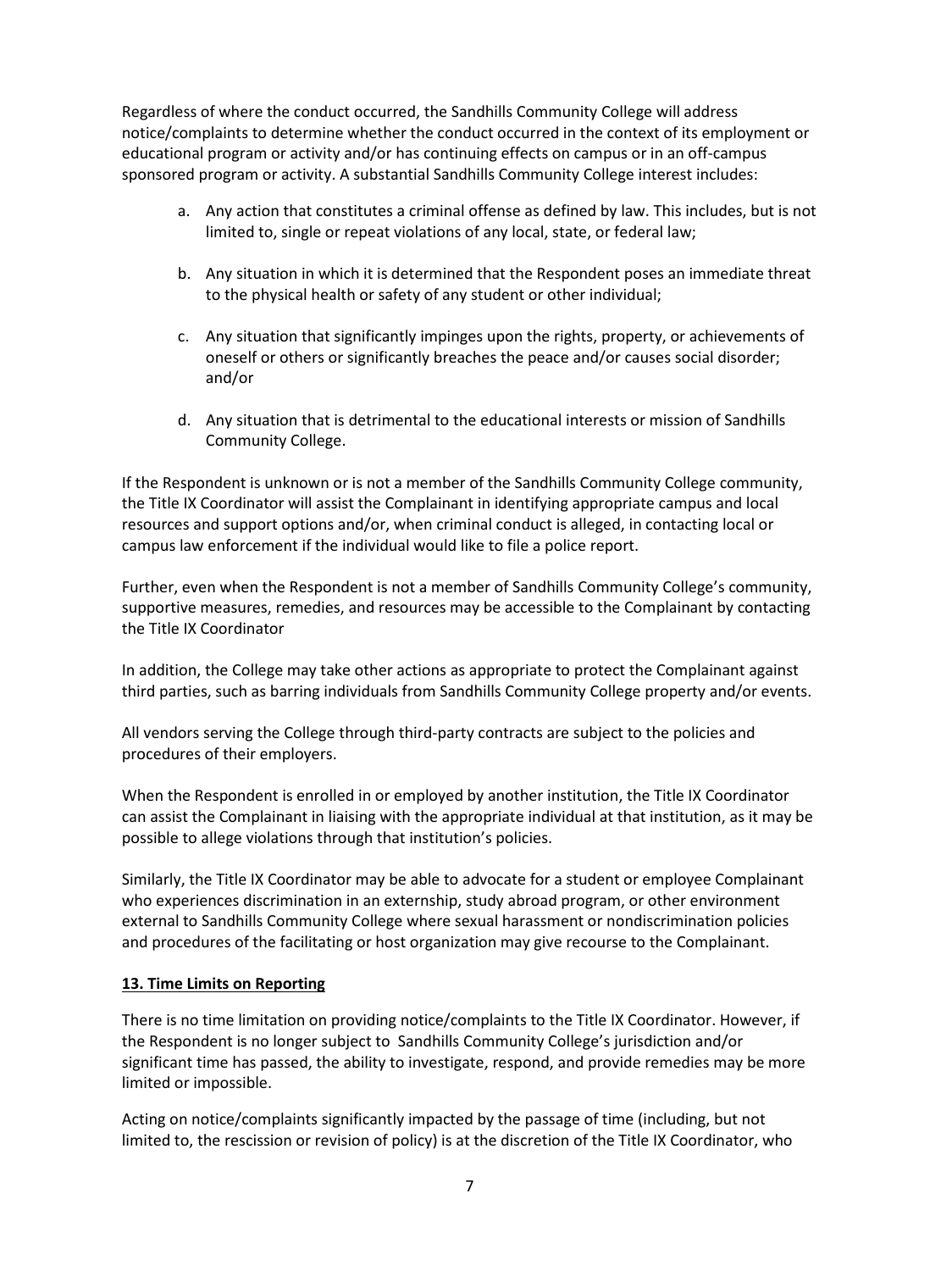may document allegations for future reference, offer supportive measures and/or remedies, and/or engage in informal or formal action, as appropriate.

When notice/complaint is affected by significant time delay, the Sandhills Community College will typically apply the policy in place at the time of the alleged misconduct and the procedures in place at the time of notice/complaint.<sup>[5](#page-8-0)</sup>

### **14. Online Harassment and Misconduct**

The policies of Sandhills Community College are written and interpreted broadly to include online and cyber manifestations of any of the behaviors prohibited below, when those behaviors occur in or have an effect on the Sandhills Community College's education program and activities or use Sandhills Community College networks, technology, or equipment.

While Sandhills Community College may not control websites, social media, and other venues in which harassing communications are made, when such communications are reported to Sandhills Community College, it will engage in a variety of means to address and mitigate the effects.

Members of the community are encouraged to be good digital citizens and to refrain from online misconduct, such as feeding anonymous gossip sites, sharing inappropriate content via Snaps or other social media, unwelcome sexting, revenge porn, breaches of privacy, or otherwise using the ease of transmission and/or anonymity of the Internet or other technology to harm another member of the Sandhills Community College community.

Any online postings or other electronic communication by students, including cyber-bullying, cyberstalking, cyber-harassment, etc., occurring completely outside of the Sandhills Community College's control (e.g., not on Sandhills Community College networks, websites, or between Sandhills Community College email accounts) will only be subject to this policy when such online conduct can be shown to cause a substantial in-program disruption.

Otherwise, such communications are considered speech protected by the First Amendment. Supportive measures for Complainants will be provided, but protected speech cannot legally be subjected to discipline.

Off-campus harassing speech by employees, whether online or in person, may be regulated by Sandhills Community College only when such speech is made in an employee's official or workrelated capacity.

### **15. Policy on Nondiscrimination**

Sandhills Community College adheres to all federal and state civil rights laws and regulations prohibiting discrimination in public institutions of higher education.

Sandhills Community College does not discriminate against any employee, applicant for employment, student, or applicant for admission on the basis of:

- Race,
- Religion,

<span id="page-8-0"></span><sup>&</sup>lt;sup>5</sup> There is an argument to be made to apply current policy definitions to past misconduct, but such an approach would have to be consented to by the parties and/or carefully vetted with legal counsel.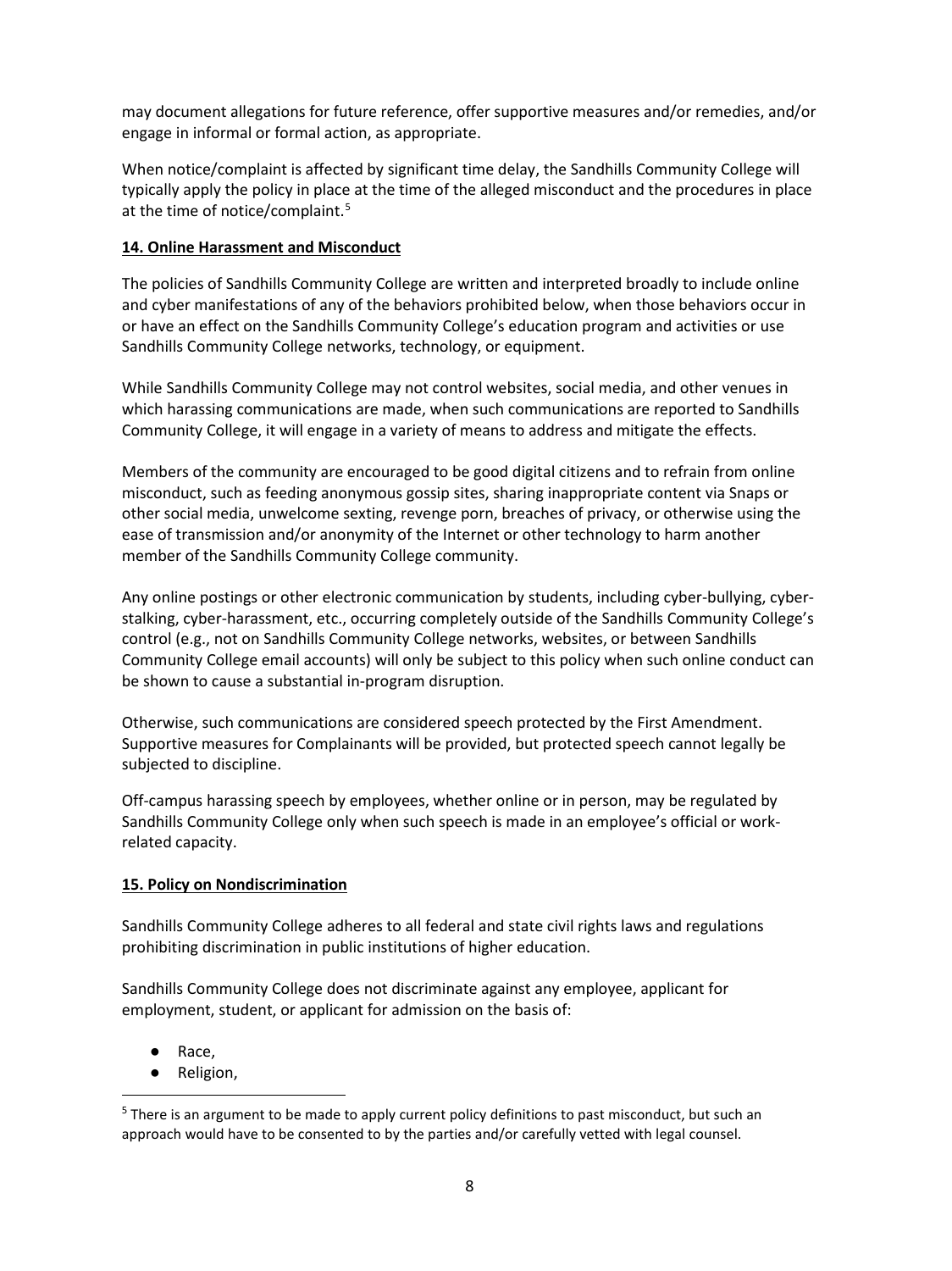- Hearing status,
- Personal appearance,
- Color,
- Sex,
- Pregnancy,
- Political affiliation.
- Source of income.
- Place of business,
- Residence,
- Religion,
- Creed,
- Ethnicity,
- National origin (including ancestry),
- Citizenship status,
- Physical or mental disability (including perceived disability),
- Age,
- Marital status,
- Family responsibilities,
- Sexual orientation,
- Gender identity,
- Gender expression,
- Veteran or military status (including disabled veteran, recently separated veteran, active duty wartime or campaign badge veteran, and Armed Forces Service Medal veteran),
- Predisposing genetic characteristics,
- Domestic violence victim status,
- Height,
- Weight
- or any other protected category under applicable local, state, or federal law, including protections for those opposing discrimination or participating in any grievance process on campus, with the Equal Employment Opportunity Commission, or other human rights agencies.

This policy covers nondiscrimination in both employment and access to educational opportunities. Therefore, any member of the Sandhills Community College community whose acts deny, deprive, or limit the educational or employment access, benefits, and/or opportunities of any member of the Sandhills Community College community, guest, or visitor on the basis of that person's actual or perceived membership in the protected classes listed above is in violation of the Sandhills Community College policy on nondiscrimination.

When brought to the attention of the College, any such discrimination will be promptly and fairly addressed and remedied by the College according to the appropriate grievance process described in our procedures.

# **16. Policy on Disability Discrimination and Accommodation**

Sandhills Community College is committed to full compliance with the Americans With Disabilities Act of 1990 (ADA), as amended, and Section 504 of the Rehabilitation Act of 1973, which prohibit discrimination against qualified persons with disabilities, as well as other federal and state laws and regulations pertaining to individuals with disabilities.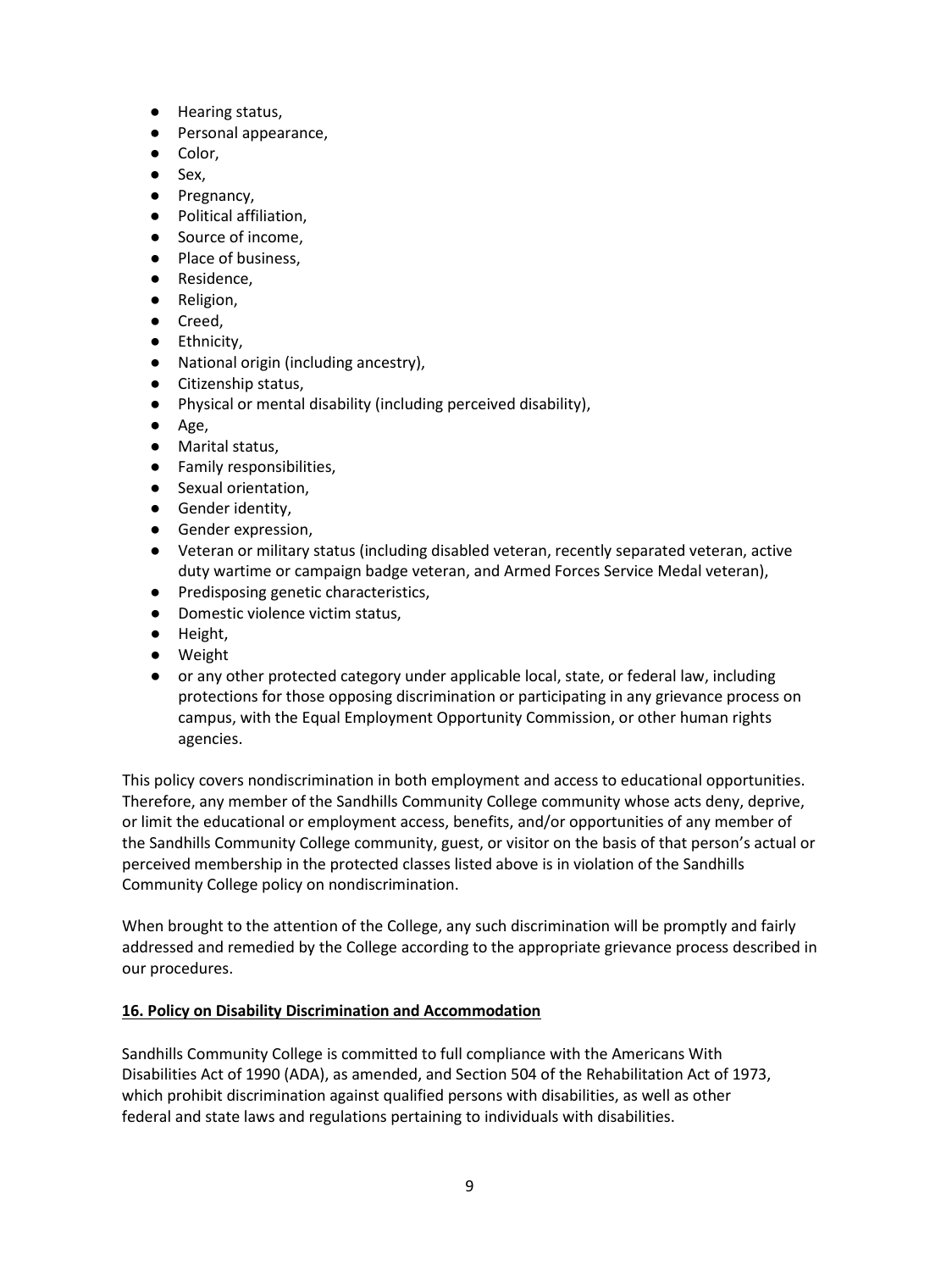Under the ADA and its amendments, a person has a disability if they have a physical or mental impairment that substantially limits a major life activity.

The ADA also protects individuals who have a record of a substantially limiting impairment or who are regarded as disabled by the Sandhills Community College, regardless of whether they currently have a disability. A substantial impairment is one that significantly limits or restricts a major life activity such as hearing, seeing, speaking, breathing, performing manual tasks, walking, or caring for oneself.

Shalishah Russell**,** Coordinator, Tutoring & Volunteering and Disability Services has been designated as the College's ADA/504 Coordinator responsible for overseeing efforts to comply with these disability laws, including responding to grievances and conducting investigations of any allegation of noncompliance or discrimination based on disability.

| Contact: | Shallisha Russell                                            |
|----------|--------------------------------------------------------------|
|          | Coordinator, Tutoring & Volunteering and Disability Services |
|          | <b>Phone: (910) 246-4138</b>                                 |
|          | <b>Office: 119 Logan Hall</b>                                |
|          | <b>Email:</b> russells@sandhills.edu                         |

Grievances related to disability status and/or accommodations will be addressed using the procedures below. For details relating to disability accommodations in the College's resolution process, see [https://www.sandhills.edu/campus-life-2/disability-services-sandhills](https://www.sandhills.edu/campus-life-2/disability-services-sandhills-community-college-2/)[community-college-2/](https://www.sandhills.edu/campus-life-2/disability-services-sandhills-community-college-2/)

# **a. Students with Disabilities**

Sandhills Community College is committed to providing qualified students with disabilities with reasonable accommodations and support needed to ensure equal access to the academic programs, facilities, and activities of Sandhills Community College.

All accommodations are made on an individualized basis. A student requesting any accommodation should first contact the Coordinator of Tutoring & Volunteering and Disability Services, who coordinates services for students with disabilities.

The Coordinator of Disability Services reviews documentation provided by the student and, in consultation with the student, determines which accommodations are appropriate for the student's particular needs and academic program(s).

# **b. Employees with Disabilities**

Pursuant to the ADA, Sandhills Community College will provide reasonable accommodation(s) to all qualified employees with known disabilities when their disability affects the performance of their essential job functions, except when doing so would be unduly disruptive or would result in undue hardship to the College.

An employee with a disability is responsible for submitting a request for an accommodation to the Human Resources Director and providing necessary documentation. The Human Resources Director will work with the employee's supervisor to identify which essential functions of the position are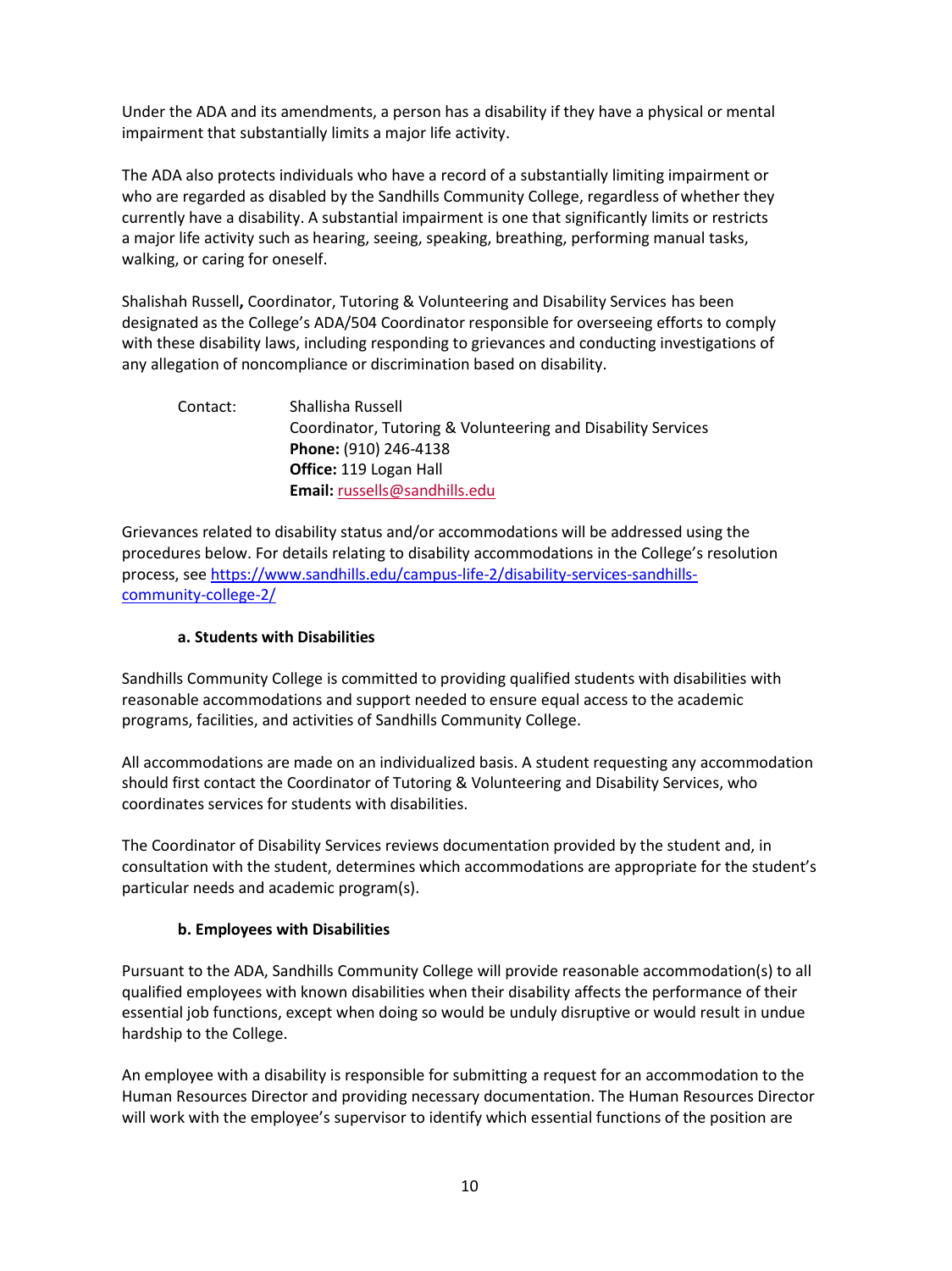affected by the employee's disability and what reasonable accommodations could enable the employee to perform those duties.

# **17. Policy on Discriminatory Harassment**

Students, staff, administrators, and faculty are entitled to an employment and educational environment that is free of discriminatory harassment. Sandhills Community College's harassment policy is not meant to inhibit or prohibit educational content or discussions inside or outside of the classroom that include germane but controversial or sensitive subject matters protected by academic freedom.

The sections below describe the specific forms of legally prohibited harassment that are also prohibited under Sandhills Community College policy. When speech or conduct is protected by academic freedom and/or the First Amendment, it will not be considered a violation of Sandhills Community College policy, though supportive measures will be offered to those impacted.

# **a. Discriminatory Harassment**

Discriminatory harassment constitutes a form of discrimination that is prohibited by Sandhills Community College policy. Discriminatory harassment is defined as unwelcome conduct by any member or group of the community on the basis of actual or perceived membership in a class protected by policy or law.

Sandhills Community College does not tolerate discriminatory harassment of any employee, student, visitor, or guest. Sandhills Community College will act to remedy all forms of harassment when reported, whether or not the harassment rises to the level of creating a "hostile environment."

A hostile environment is one that unreasonably interferes with, limits, or effectively denies an individual's educational or employment access, benefits, or opportunities.<sup>[6](#page-11-0)</sup> This discriminatory effect results from harassing verbal, written, graphic, or physical conduct that is severe or pervasive *and* objectively offensive.

When discriminatory harassment rises to the level of creating a hostile environment, Sandhills Community College may also impose sanctions on the Respondent through application of the appropriate grievance process.

Sandhills Community College reserves the right to address offensive conduct and/or harassment that:

1) does not rise to the level of creating a hostile environment, or

2) that is of a generic nature and not based on a protected status.

Addressing such conduct will not result in the imposition of discipline under Sandhills Community College policy, but may be addressed through respectful conversation, remedial actions, education, effective Alternate Resolution, and/or other informal resolution mechanisms.

<span id="page-11-0"></span> $6$  This definition of hostile environment is based on Federal Register / Vol. 59, No. 47 / Thursday, March 10, 1994: Department of Education Office for Civil Rights, Racial Incidents and Harassment Against Students At [Educational Recipients Investigative Guidance.](http://www.ed.gov/about/offices/list/ocr/docs/race394.html.)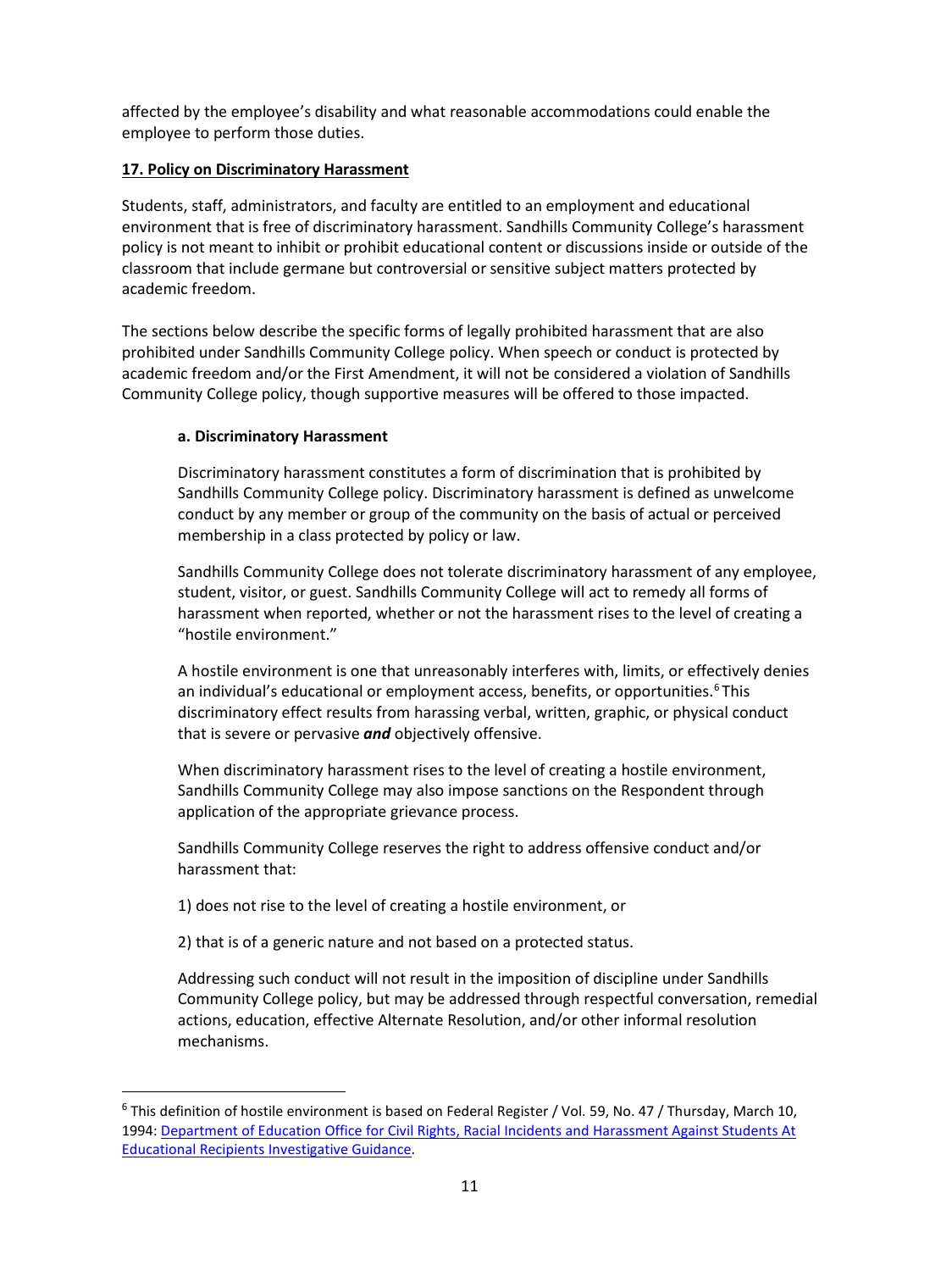For assistance with Alternate Resolution and other informal resolution techniques and approaches, employees should contact the Director of Human Resources, and students should contact the Director of Student Conduct.

### **b. Sexual Harassment**

The Department of Education's Office for Civil Rights (OCR), the Equal Employment Opportunity Commission (EEOC), and the State of North Carolina regard Sexual Harassment, a specific form of discriminatory harassment, as an unlawful discriminatory practice.

Sandhills Community College has adopted the following definition of Sexual Harassment in order to address the unique environment of an academic community, which consists not only of employer and employees, but of students as well.

Acts of sexual harassment may be committed by any person upon any other person, regardless of the sex, sexual orientation, and/or gender identity of those involved.

Sexual Harassment, as an umbrella category, includes the offenses of sexual harassment, sexual assault, domestic violence, dating violence, and stalking, and is defined as:

Conduct on the basis of sex that satisfies one or more of the following:

- 1) Quid Pro Quo:
	- a. an employee of the Sandhills Community College,
	- b. conditions the provision of an aid, benefit, or service of the Sandhills Community College,
	- c. on an individual's participation in unwelcome sexual conduct; and/or
- 2) Sexual Harassment:
	- a. unwelcome conduct,
	- b. determined by a reasonable person,
	- c. to be so severe, and
	- d. pervasive, and,
	- e. objectively offensive,
	- f. that it effectively denies a person equal access to Sandhills Community College's education program or activity.[7](#page-12-0)
- 3) Sexual assault, defined as:
	- a) Sex Offenses, Forcible:
		- i) Any sexual act directed against another person,
		- ii) without the consent of the Complainant,

<span id="page-12-0"></span> $7$  Unwelcomeness is subjective and determined by the Complainant (except when the Complainant is below the age of consent). Severity, pervasiveness, and objective offensiveness are evaluated based on the totality of the circumstances from the perspective of a reasonable person in the same or similar circumstances ("in the shoes of the Complainant"), including the context in which the alleged incident occurred and any similar, previous patterns that may be evidenced.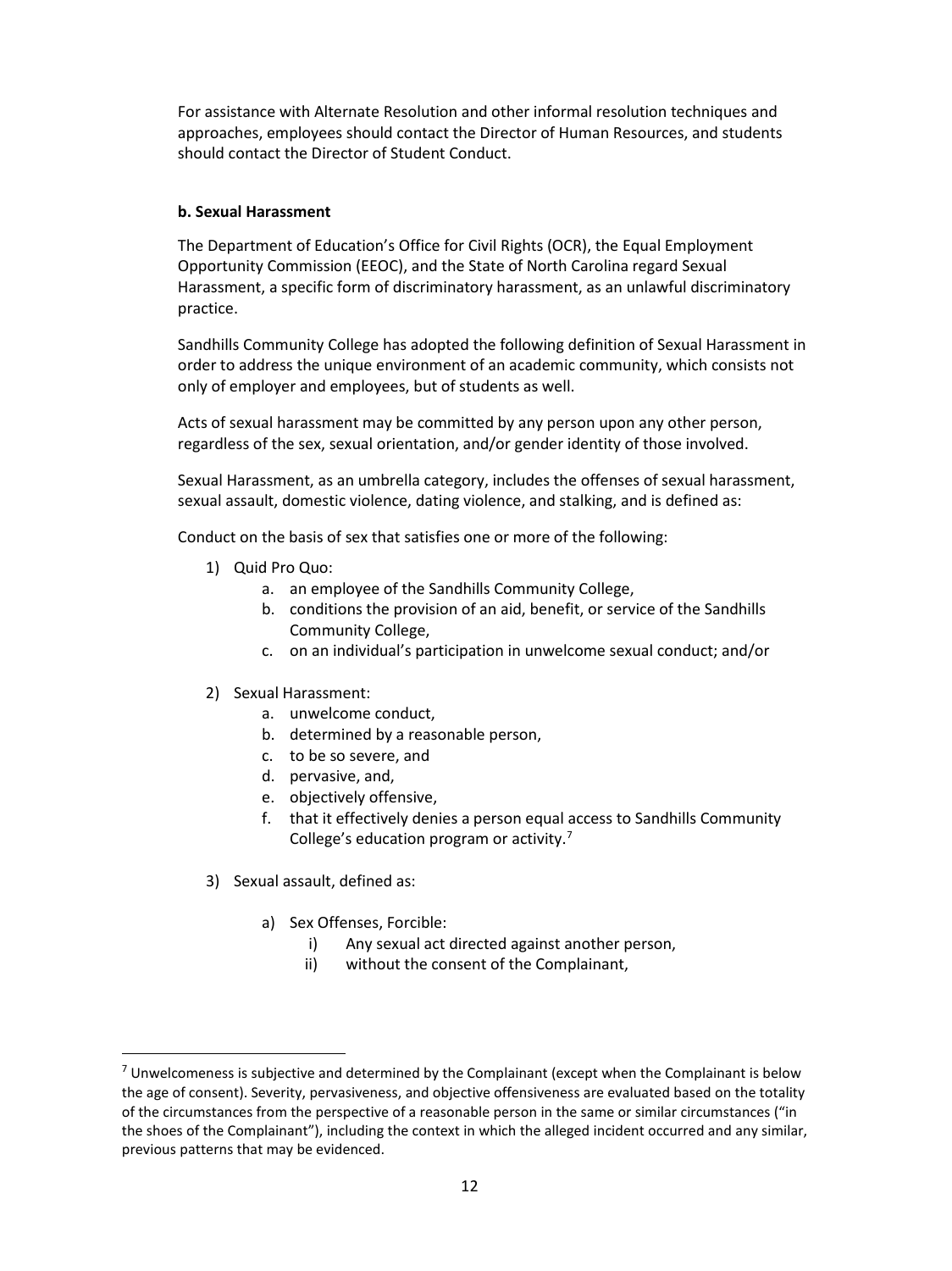- iii) including instances in which the Complainant is incapable of giving consent.[8](#page-13-0)
- b) Forcible Rape:
	- i) Penetration,
	- ii) no matter how slight,
	- iii) of the vagina or anus with any body part or object, or
	- iv) oral penetration by a sex organ of another person,
	- v) without the consent of the Complainant.
- c) Forcible Sodomy:
	- i) Oral or anal sexual intercourse with another person,
	- ii) forcibly,
	- iii) and/or against that person's will (non-consensually), or
	- iv) not forcibly or against the person's will in instances in which the Complainant is incapable of giving consent because of age<sup>[9](#page-13-1)</sup> or because of temporary or permanent mental or physical incapacity.
- d) Sexual Assault with an Object:
	- i) The use of an object or instrument to penetrate,
	- ii) however slightly,
	- iii) the genital or anal opening of the body of another person,
	- iv) forcibly,
	- v) and/or against that person's will (non-consensually),
	- vi) or not forcibly or against the person's will in instances in which the Complainant is incapable of giving consent because of age or because of temporary or permanent mental or physical incapacity.
- e) Forcible Fondling:
	- i) The touching of the private body parts of another person (buttocks, groin, breasts),
	- ii) for the purpose of sexual gratification,
	- iii) forcibly,
	- iv) and/or against that person's will (non-consensually),
	- v) or not forcibly or against the person's will in instances in which the Complainant is incapable of giving consent because of age or because of temporary or permanent mental or physical incapacity.
- f) Sex Offenses, Non-forcible:
	- i) Incest:
		- 1) Non-forcible sexual intercourse,
		- 2) between persons who are related to each other,
		- 3) within the degrees wherein marriage is prohibited by North Carolina law.
	- ii) Statutory Rape:
		- 1) Non-forcible sexual intercourse,
			- 2) with a person who is under the statutory age of consent of 16.

<span id="page-13-0"></span><sup>&</sup>lt;sup>8</sup> This definition set is not taken from SRS/NIBRS verbatim. ATIXA has substituted Complainant for "victim," has removed references to his/her throughout, has defined "private body parts," has removed the confusing and unnecessary term "unlawfully," and has inserted language clarifying that the Recipient interprets "against the person's will" to mean "non-consensually." These are liberties ATIXA thinks are important to take with respect to the federal definitions, but users should consult legal counsel before adopting them.

<span id="page-13-1"></span> $9$  Per state law.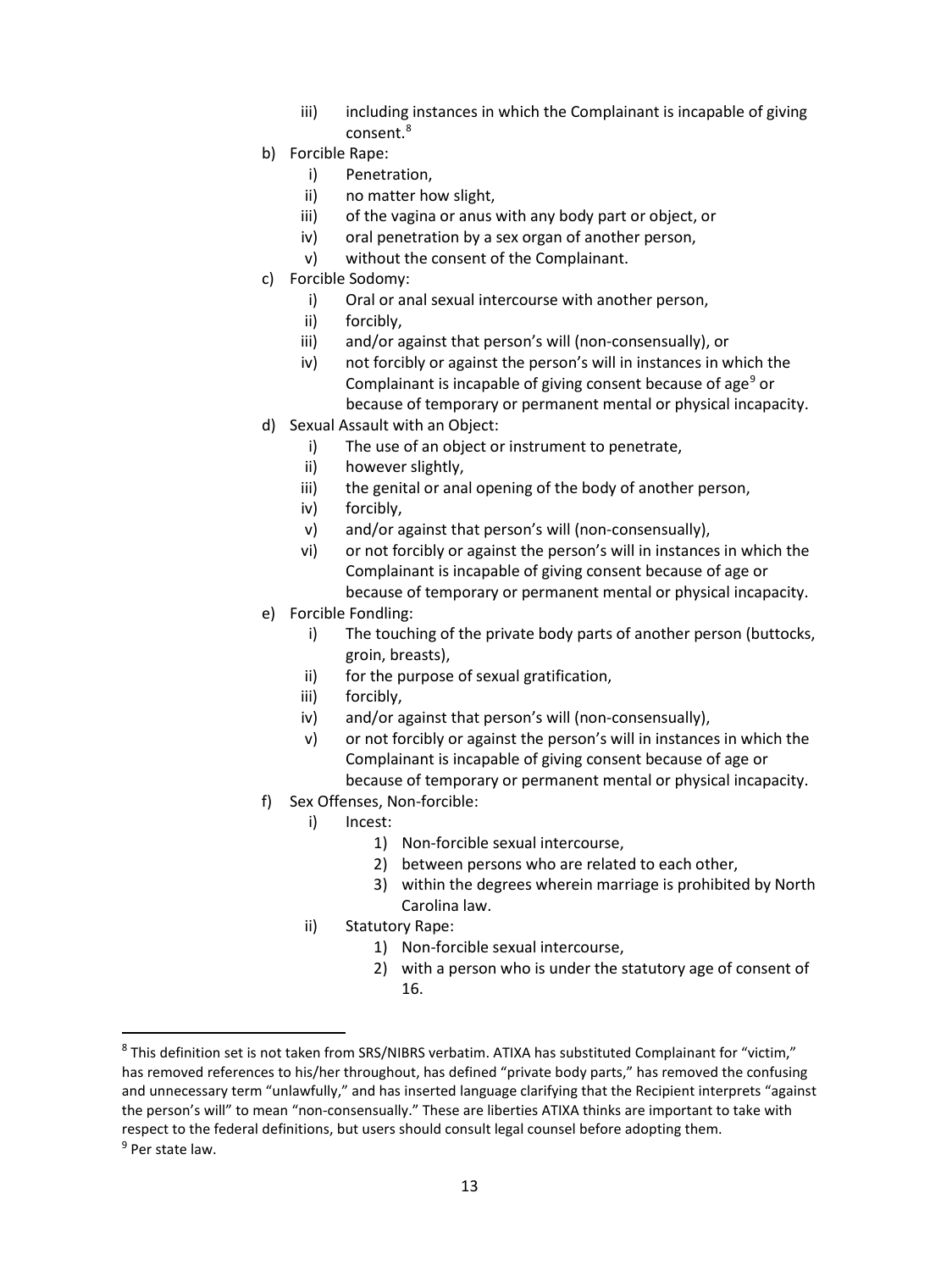- 4) Dating Violence, defined as:
	- a. violence,
	- b. on the basis of sex,
	- c. committed by a person,
	- d. who is in or has been in a social relationship of a romantic or intimate nature with the Complainant.
		- i. The existence of such a relationship shall be determined based on the Complainant's statement and with consideration of the length of the relationship, the type of relationship, and the frequency of interaction between the persons involved in the relationship. For the purposes of this definition—
		- ii. Dating violence includes, but is not limited to, sexual or physical abuse or the threat of such abuse.
		- iii. Dating violence does not include acts covered under the definition of domestic violence.
- 5) Domestic Violence, defined as:
	- a. violence,
	- b. on the basis of sex,
	- c. committed by a current or former spouse or intimate partner of the Complainant,
	- d. by a person with whom the Complainant shares a child in common, or
	- e. by a person who is cohabitating with, or has cohabitated with, the Complainant as a spouse or intimate partner, or
	- f. by a person similarly situated to a spouse of the Complainant under the domestic or family violence laws of North Carolina, or
	- g. by any other person against an adult or youth Complainant who is protected from that person's acts under the domestic or family violence laws of North Carolina.

\*To categorize an incident as Domestic Violence, the relationship between the Respondent and the Complainant must be more than just two people living together as roommates. The people cohabitating must be current or former spouses or have an intimate relationship.

- 6) Stalking, defined as:
	- a. engaging in a course of conduct,
	- b. on the basis of sex,
	- c. directed at a specific person, that
		- i. would cause a reasonable person to fear for the person's safety, or
		- ii. the safety of others; or
		- iii. Suffer substantial emotional distress.

For the purposes of this definition—

(i) Course of conduct means two or more acts, including, but not limited to,

> acts in which the Respondent directly, indirectly, or through third parties, by any action, method, device, or means, follows, monitors,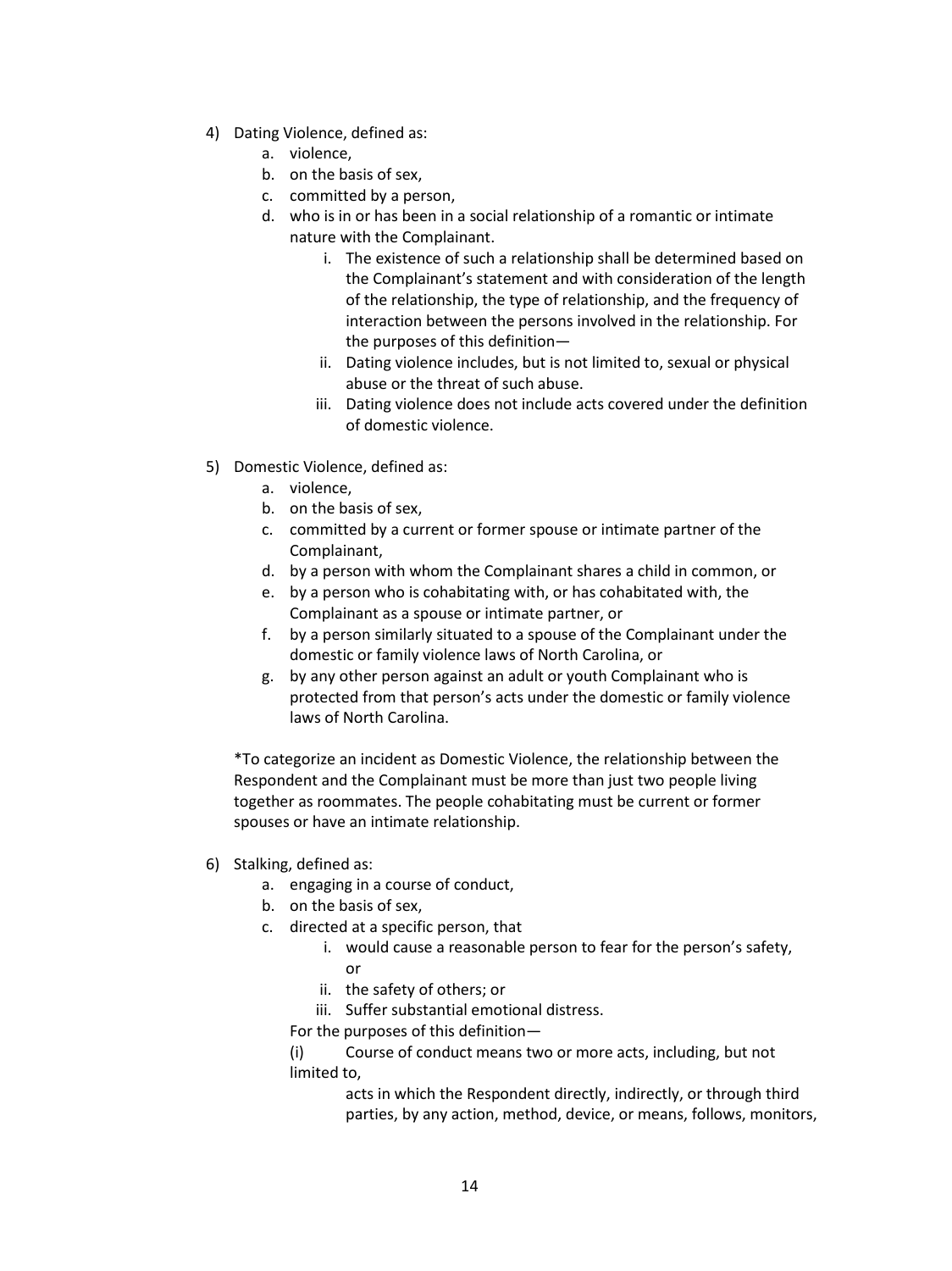observes, surveils, threatens, or communicates to or about a person, or interferes with a person's property.

(ii) Reasonable person means a reasonable person under similar circumstances

- and with similar identities to the Complainant.
- (iii) Substantial emotional distress means significant mental suffering or anguish that may but does not necessarily require medical or other professional treatment or counseling.

[https://www.sandhills.edu/2-12-amorous-or-sexual-relationships-between-faculty-or-staff-and](https://www.sandhills.edu/2-12-amorous-or-sexual-relationships-between-faculty-or-staff-and-students/)[students/](https://www.sandhills.edu/2-12-amorous-or-sexual-relationships-between-faculty-or-staff-and-students/)

Sandhills Community College reserves the right to impose any level of sanction, ranging from a reprimand up to and including suspension or expulsion/termination, for any offense under this policy.

### **c. Force, Coercion, Consent, and Incapacitation[10](#page-15-0)**

As used in the offenses above, the following definitions and understandings apply:

**Force:** Force is the use of physical violence and/or physical imposition to gain sexual access. Force also includes threats, intimidation (implied threats), and coercion that is intended to overcome resistance or produce consent (e.g., "Have sex with me or I'll hit you," "Okay, don't hit me, I'll do what you want.").

Sexual activity that is forced is, by definition, non-consensual, but non-consensual sexual activity is not necessarily forced. Silence or the absence of resistance alone is not consent. Consent is not demonstrated by the absence of resistance. While resistance is not required or necessary, it is a clear demonstration of non-consent.

**Coercion**: Coercion is unreasonable pressure for sexual activity. Coercive conduct differs from seductive conduct based on factors such as the type and/or extent of the pressure used to obtain consent. When someone makes clear that they do not want to engage in certain sexual activity, that they want to stop, or that they do not want to go past a certain point of sexual interaction, continued pressure beyond that point can be coercive.

### **Consent is:**

- knowing, and
- voluntary, and
- clear permission

<span id="page-15-0"></span> $10$  The state definition of consent is "against the will of the other person," a required element of proof for forcible rape as well as forcible sexual offense and sexual battery (except when the other person is mentally incapacitated, mentally disabled, or physically helpless and effectively incapable of consenting). It defines the element as either: 1. Without consent of the other person. 2. After consent is revoked by the other person, in a manner that would cause a reasonable person to believe consent is revoked., which is applicable to criminal prosecutions for sex offenses in North Carolina, but may differ from the definition used on campus to address policy violations. [Included for Clery/VAWA Sec. 304 compliance purposes]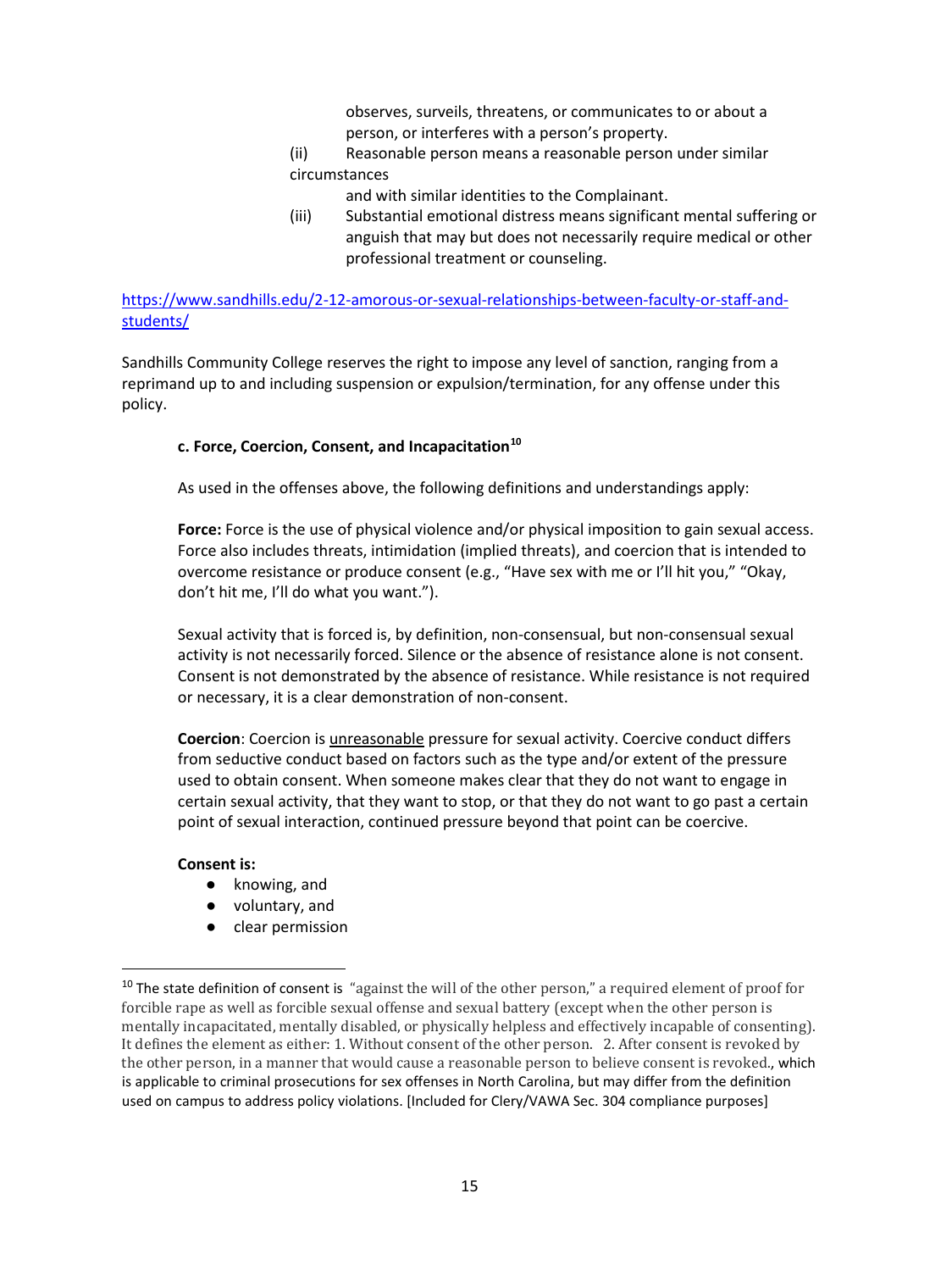- by word or action
- to engage in sexual activity.

Since individuals may experience the same interaction in different ways, it is the responsibility of each party to determine that the other has consented before engaging in the activity.

If consent is not clearly provided prior to engaging in the activity, consent may be ratified by word or action at some point during the interaction or thereafter, but clear communication from the outset is strongly encouraged.

For consent to be valid, there must be a clear expression in words or actions that the other individual consented to that specific sexual conduct. Reasonable reciprocation can be implied. For example, if someone kisses you, you can kiss them back (if you want to) without the need to explicitly obtain *their* consent to being kissed back.

Consent can also be withdrawn once given, as long as the withdrawal is reasonably and clearly communicated. If consent is withdrawn, that sexual activity should cease within a reasonable time.

Consent to some sexual contact (such as kissing or fondling) cannot be presumed to be consent for other sexual activity (such as intercourse). A current or previous intimate relationship is not sufficient to constitute consent.

Proof of consent or non-consent is not a burden placed on either party involved in an incident. Instead, the burden remains on the College to determine whether its policy has been violated. The existence of consent is based on the totality of the circumstances evaluated from the perspective of a reasonable person in the same or similar circumstances, including the context in which the alleged incident occurred and any similar, previous patterns that may be evidenced.

Consent in relationships must also be considered in context. When parties consent to  $BDSM<sup>11</sup>$  $BDSM<sup>11</sup>$  $BDSM<sup>11</sup>$  or other forms of kink, non-consent may be shown by the use of a safe word. Resistance, force, violence, or even saying "no" may be part of the kink and thus consensual, so the College's evaluation of communication in kink situations should be guided by reasonableness, rather than strict adherence to policy that assumes non-kink relationships as a default.

**Incapacitation:** A person cannot consent if they are unable to understand what is happening or is disoriented, helpless, asleep, or unconscious, for any reason, including by alcohol or other drugs. As stated above, a Respondent violates this policy if they engage in sexual activity with someone who is incapable of giving consent.

It is a defense to a sexual assault policy violation that the Respondent neither knew nor should have known the Complainant to be physically or mentally incapacitated. "Should have known" is an objective, reasonable person standard which assumes that a reasonable person is both sober and exercising sound judgment.

<span id="page-16-0"></span> $11$  Bondage, discipline/dominance, submission/sadism, and masochism.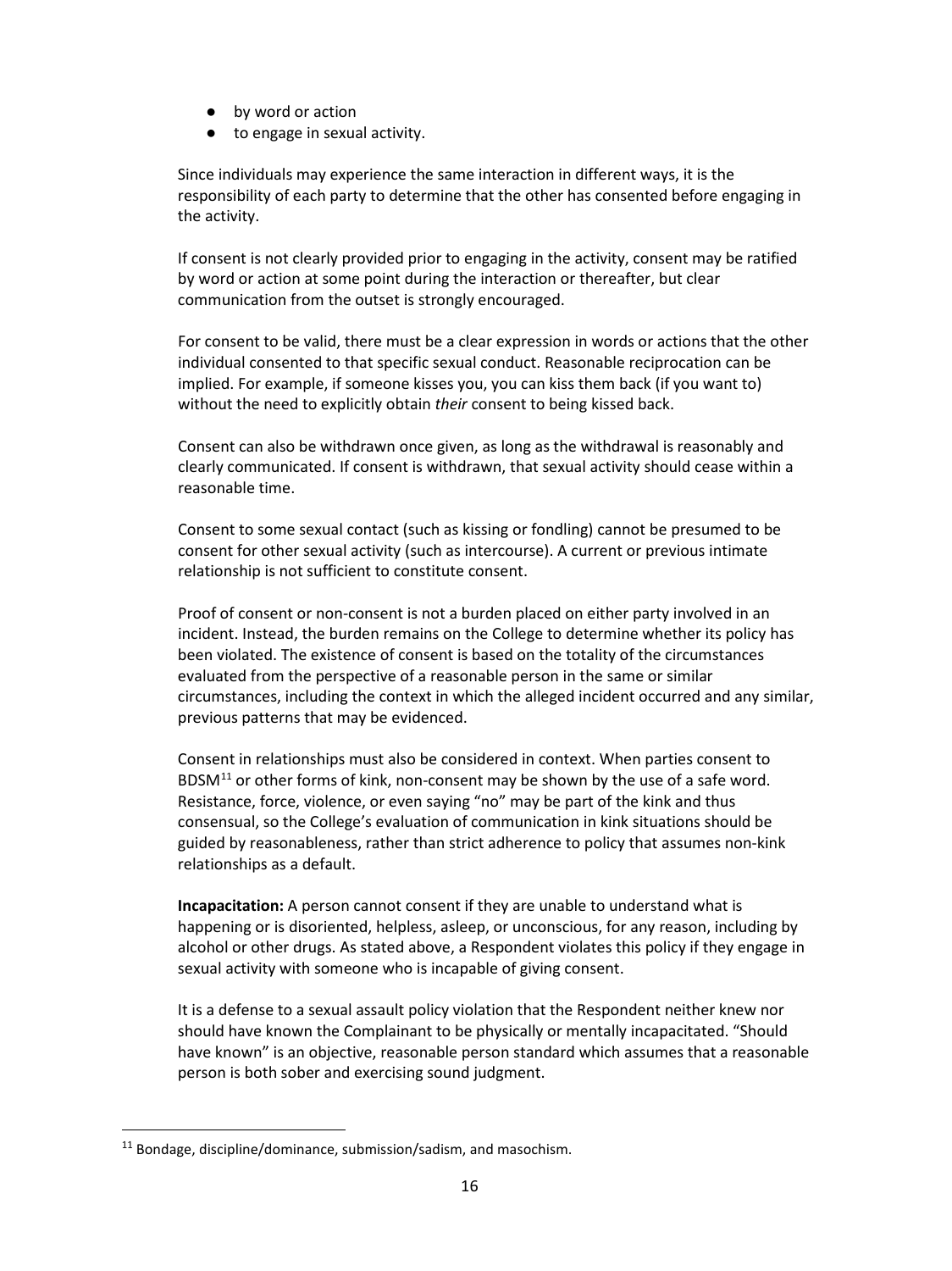Incapacitation occurs when someone cannot make rational, reasonable decisions because they lack the capacity to give knowing/informed consent (e.g., to understand the "who, what, when, where, why, or how" of their sexual interaction).

Incapacitation is determined through consideration of all relevant indicators of an individual's state and is not synonymous with intoxication, impairment, blackout, and/or being drunk.

This policy also covers a person whose incapacity results from a temporary or permanent physical or mental health condition, involuntary physical restraint, and/or the consumption of incapacitating drugs.

# **d. Other Civil Rights Offenses**

In addition to the forms of sexual harassment described above, which fall within the coverage of Title IX, Sandhills Community College additionally prohibits the following offenses as forms of discrimination outside of Title IX when the act is based upon the Complainant's actual or perceived membership in a protected class.

- Sexual Exploitation, defined as: taking non-consensual or abusive sexual advantage of another for their own benefit or for the benefit of anyone other than the person being exploited, and that conduct does not otherwise constitute sexual harassment under this policy. Examples of Sexual Exploitation include, but are not limited to:
	- o Sexual voyeurism (such as observing or allowing others to observe a person undressing or using the bathroom or engaging in sexual acts, without the consent of the person being observed)
	- o Invasion of sexual privacy.
	- o Taking pictures, video, or audio recording of another in a sexual act, or in any other sexually-related activity when there is a reasonable expectation of privacy during the activity, without the consent of all involved in the activity, or exceeding the boundaries of consent (such as allowing another person to hide in a closet and observe sexual activity, or disseminating sexual pictures without the photographed person's consent), including the making or posting of revenge pornography
	- o Prostituting another person
	- o Engaging in sexual activity with another person while knowingly infected with human immunodeficiency virus (HIV) or a sexually-transmitted disease (STD) or infection (STI), without informing the other person of the infection
	- o Causing or attempting to cause the incapacitation of another person (through alcohol, drugs, or any other means) for the purpose of compromising that person's ability to give consent to sexual activity, or for the purpose of making that person vulnerable to non-consensual sexual activity
	- o Misappropriation of another person's identity on apps, websites, or other venues designed for dating or sexual connections
	- o Forcing a person to take an action against that person's will by threatening to show, post, or share information, video, audio, or an image that depicts the person's nudity or sexual activity
	- o Knowingly soliciting a minor for sexual activity
	- o Engaging in sex trafficking
	- o Creation, possession, or dissemination or child pornography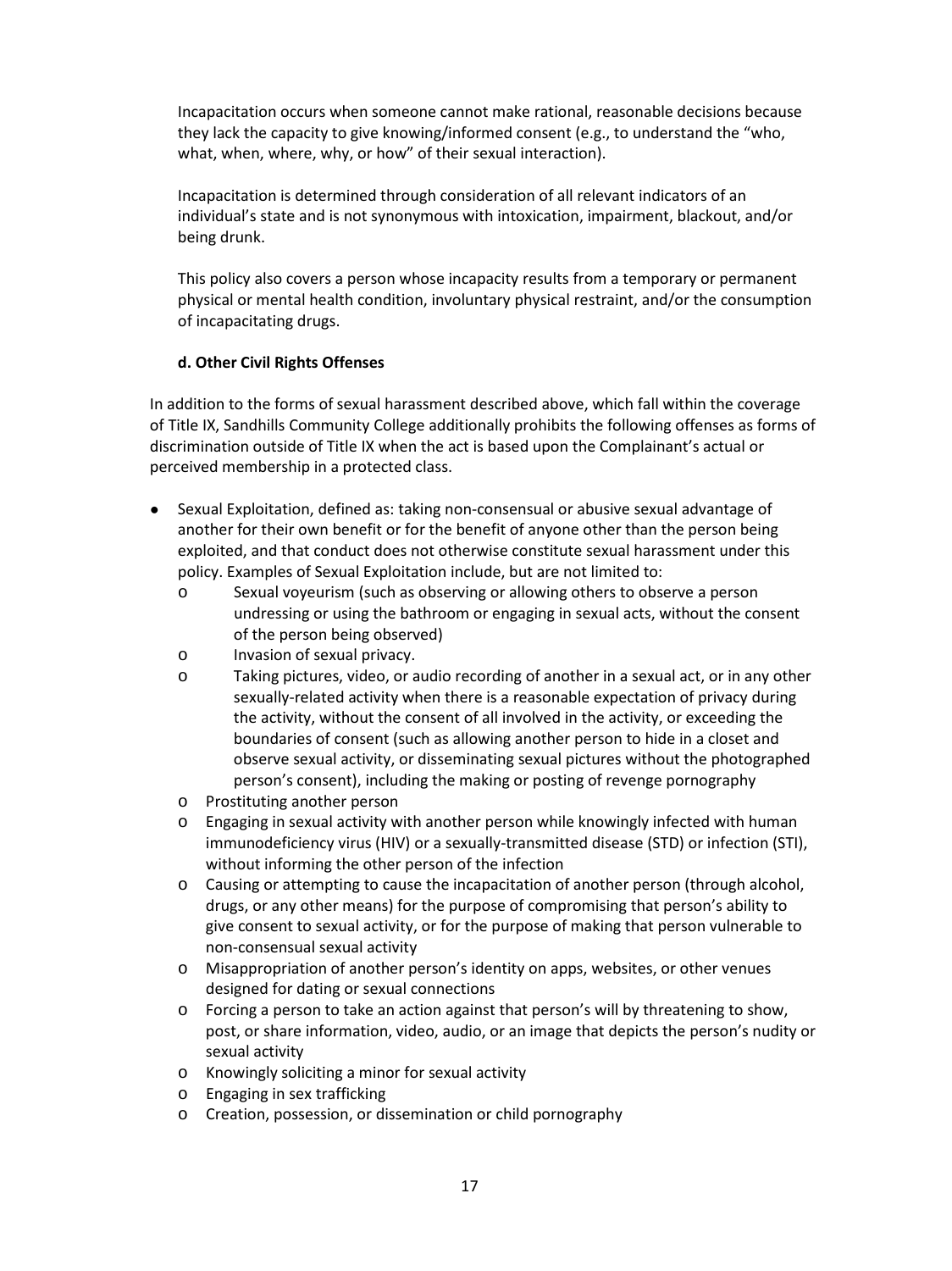- Threatening or causing physical harm, extreme verbal, emotional, or psychological abuse, or other conduct which threatens or endangers the health or safety of any person;
- Discrimination, defined as actions that deprive, limit, or deny other members of the community of educational or employment access, benefits, or opportunities;
- Intimidation, defined as implied threats or acts that cause an unreasonable fear of harm in another;
- Hazing, defined as acts likely to cause physical or psychological harm or social ostracism to any person within the Sandhills Community College community, when related to the admission, initiation, pledging, joining, or any other group-affiliation activity.
- Bullying, defined as:
	- o Repeated and/or severe
	- o Aggressive behavior
	- o Likely to intimidate or intentionally hurt, control, or diminish another person, physically
		- and/or mentally
	- o That is not speech or conduct otherwise protected by the First Amendment.

Violation of any other Sandhills Community College policies may constitute a Civil Rights Offense when a violation is motivated by actual or perceived membership in a protected class, and the result is a discriminatory limitation or denial of employment or educational access, benefits, or opportunities.

Sanctions for the above-listed Civil Rights Offenses range from reprimand through expulsion/termination.

# **18. Retaliation**

Protected activity under this policy includes reporting an incident that may implicate this policy, participating in the grievance process, supporting a Complainant or Respondent, assisting in providing information relevant to an investigation, and/or acting in good faith to oppose conduct that constitutes a violation of this Policy.

Acts of alleged retaliation should be reported immediately to the Title IX Coordinator and will be promptly investigated. Sandhills Community College is prepared to take appropriate steps to protect individuals who fear that they may be subjected to retaliation.

It is prohibited for Sandhills Community College or any member of Sandhills Community College's community to take materially adverse action by intimidating, threatening, coercing, harassing, or discriminating against any individual for the purpose of interfering with any right or privilege secured by law or policy, or because the individual has made a report or complaint, testified, assisted, or participated or refused to participate in any manner in an investigation, proceeding, or hearing under this policy and procedure.

Charges against an individual for code of conduct violations that do not involve sex discrimination or sexual harassment but arise out of the same facts or circumstances as a report or complaint of sex discrimination, or a report or complaint of sexual harassment, for the purpose of interfering with any right or privilege secured by Title IX, constitutes retaliation.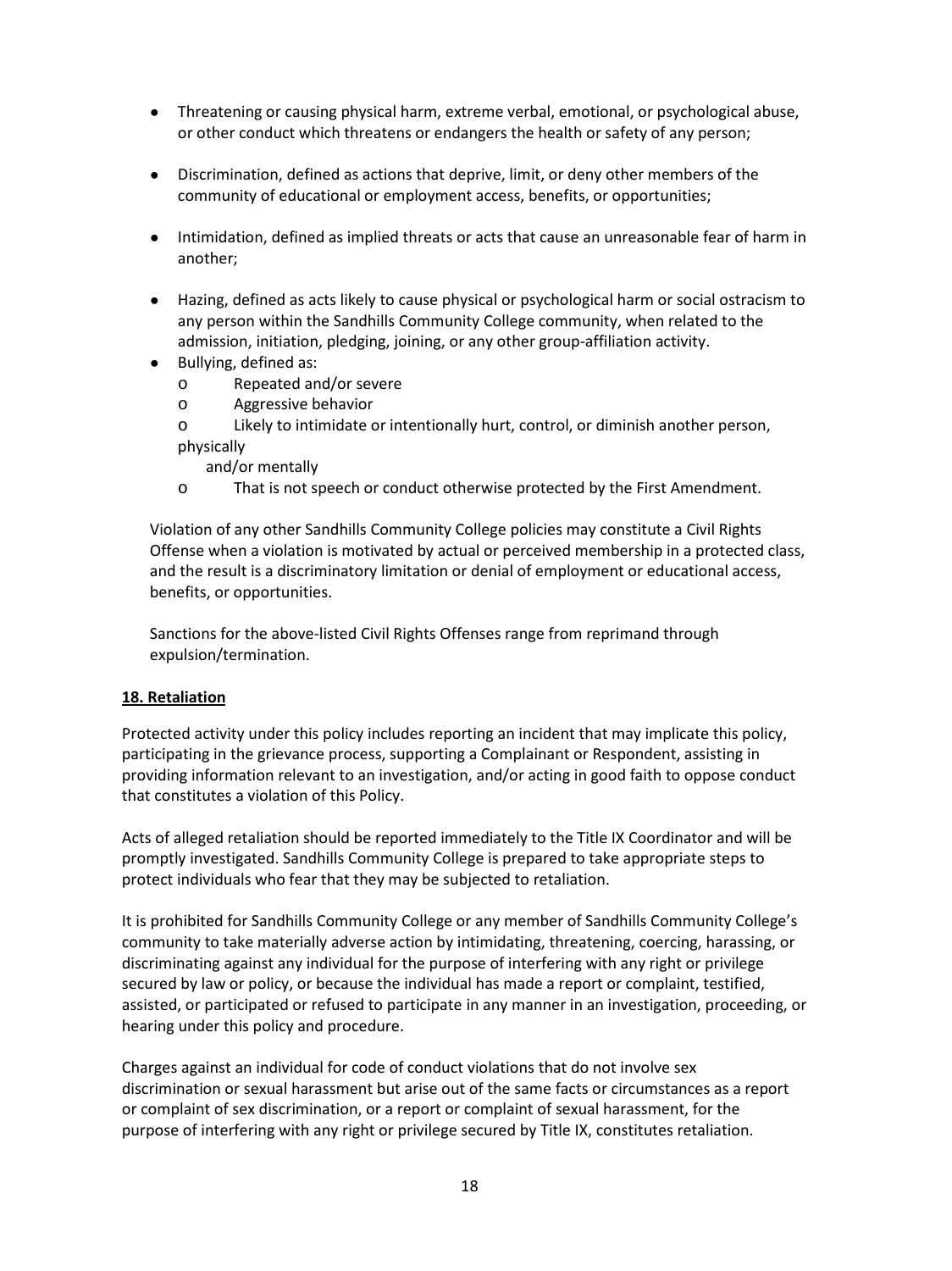The exercise of rights protected under the First Amendment does not constitute retaliation.

Charging an individual with a code of conduct violation for making a materially false statement in bad faith in the course of a grievance proceeding under this policy and procedure does not constitute retaliation, provided that a determination regarding responsibility, alone, is not sufficient to conclude that any party has made a materially false statement in bad faith.

# <span id="page-19-0"></span>**19. Mandated Reporting**

All Sandhills Community College employees (faculty, staff, administrators) are expected to report actual or suspected discrimination or harassment to appropriate officials immediately, though there are some limited exceptions.

In order to make informed choices, it is important to be aware of confidentiality and mandatory reporting requirements when consulting campus resources. On campus, some resources may maintain confidentiality and are not required to report actual or suspected discrimination or harassment. They may offer options and resources without any obligation to inform an outside agency or campus official unless a Complainant has requested the information be shared.

If a Complainant expects formal action in response to their allegations, reporting to any Mandated Reporter can connect them with resources to report crimes and/or policy violations, and these employees will immediately pass reports to the Title IX Coordinator (and/or police, if desired by the Complainant), who will take action when an incident is reported to them.

The following sections describe the reporting options at Sandhills Community College for a Complainant or third-party (including parents/guardians when appropriate):

# **a. Confidential Resources**

If a Complainant would like the details of an incident to be kept confidential, the Complainant may speak with:

- On-campus licensed professional counselors and staff
- Athletic trainers (if licensed and privileged under state statute, and/or working under the supervision of a health professional)
- Off-campus (non-employees):
	- o Licensed professional counselors and other medical providers
	- o Local rape crisis counselors
	- o Domestic violence resources
	- o Local or state assistance agencies
	- o Clergy/Chaplains
	- o Attorneys

All of the above-listed individuals will maintain confidentiality when acting under the scope of their licensure, professional ethics, and/or professional credentials, except in extreme cases of immediacy of threat or danger or abuse of a minor/elder/individual with a disability, or when required to disclose by law or court order.

Campus counselors, and/or the Employee Assistance Program, are available to help free of charge and may be consulted on an emergency basis during normal business hours.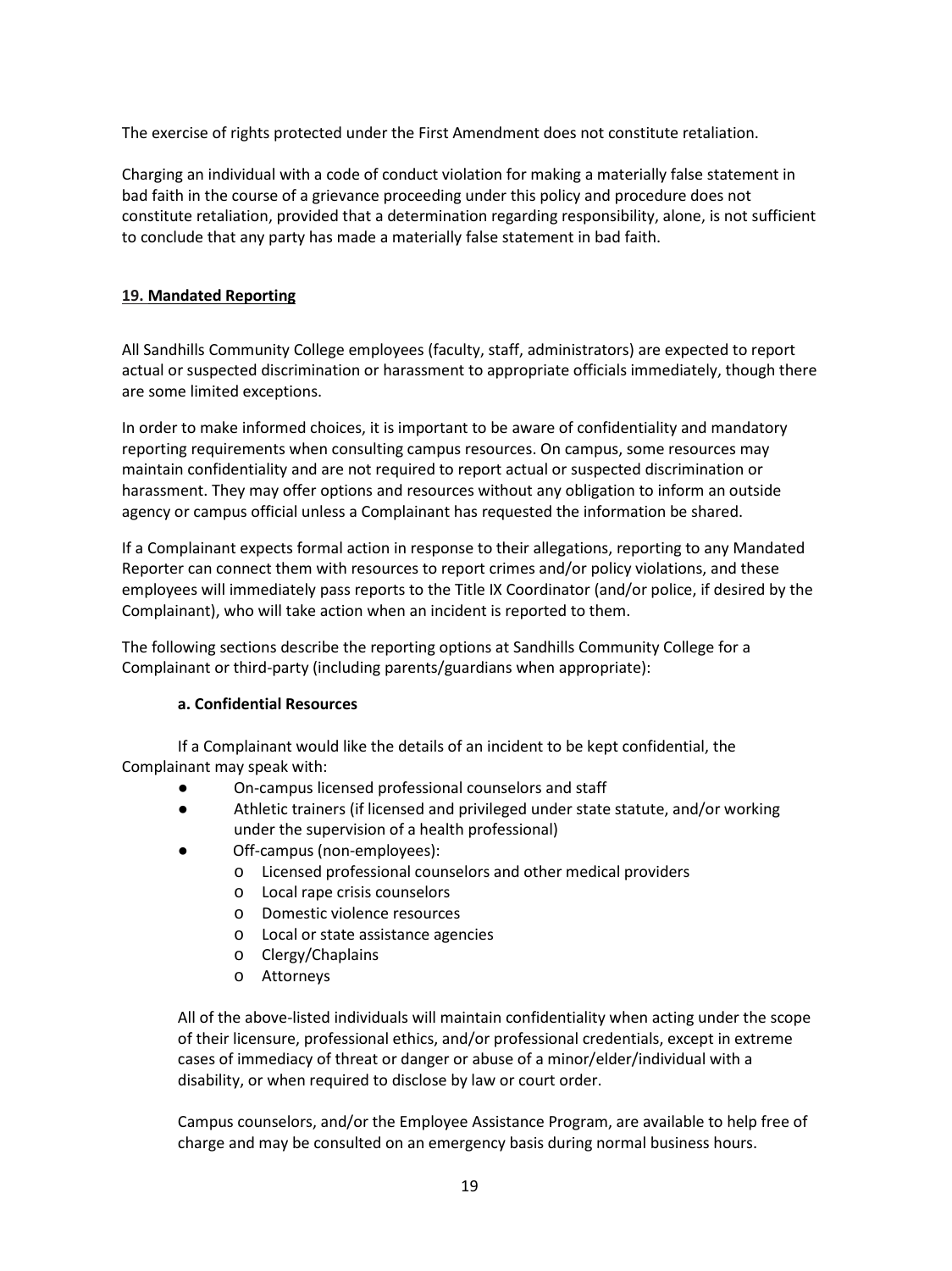Sandhills Community College employees who are confidential will timely submit anonymous statistical information for Clery Act purposes unless they believe it would be harmful to their client, patient.

### **b. Anonymous Notice to Mandated Reporters**

At the request of a Complainant, notice may be given by a Mandated Reporter to the Title IX Coordinator anonymously, without identification of the Complainant. The Mandated Reporter cannot remain anonymous themselves.

If a Complainant has requested that a Mandated Reporter maintain the Complainant's anonymity, the Mandated Reporter may do so unless it is reasonable to believe that a compelling threat to health or safety could exist. The Mandated Reporter can consult with the Title IX Coordinator on that assessment without revealing personally identifiable information.

Anonymous notice will be investigated by the Sandhills Community College to the extent possible, both to assess the underlying allegation(s) and to determine if supportive measures or remedies can be provided.

However, anonymous notice typically limits the Sandhills Community College's ability to investigate, respond, and provide remedies, depending on what information is shared.

When a Complainant has made a request for anonymity, the Complainant's personally identifiable information may be withheld by a Mandated Reporter, but all other details must be shared with the Title IX Coordinator. Mandated reporters may not be able to maintain requests for anonymity for Complainants who are minors, elderly, and/or disabled, depending on state reporting of abuse requirements.

### **c. Mandated Reporters and Formal Notice/Complaints**

All employees of Sandhills Community College (including student employees), with the exception of those who are designated as Confidential Resources, are Mandated Reporters and must promptly share with the Title IX Coordinator all known details of a report made to them in the course of their employment.

Employees must also promptly share all details of behaviors under this policy that they observe or have knowledge of, even if not reported to them by a Complainant or thirdparty.

Complainants may want to carefully consider whether they share personally identifiable details with non-confidential Mandated Reporters, as those details must be shared with the Title IX Coordinator.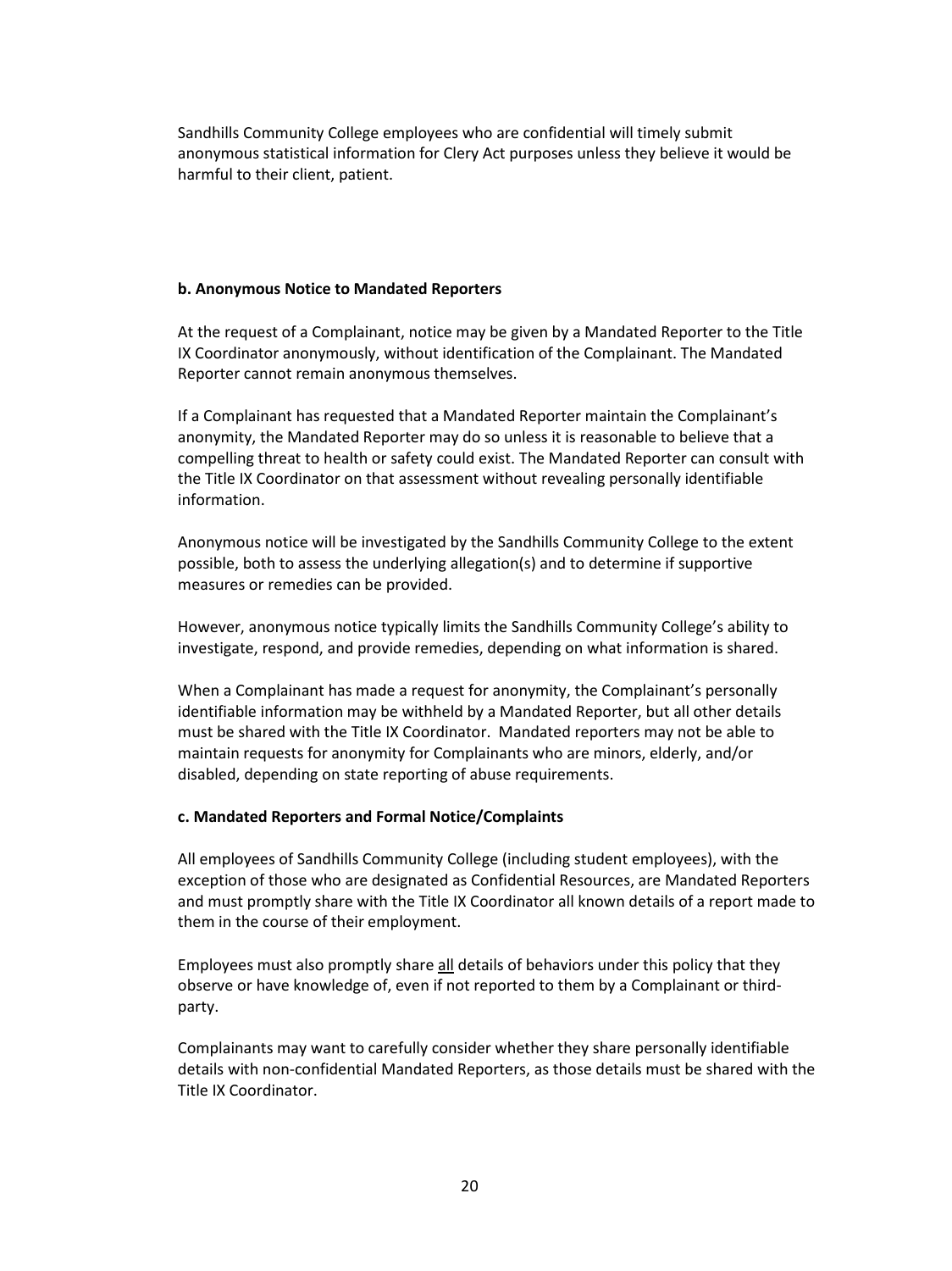Generally, disclosures in climate surveys, classroom writing assignments or discussions, human subjects research, or at events such as "Take Back the Night" marches or speak-outs do not provide notice that must be reported to the Coordinator by employees, unless the Complainant clearly indicates that they desire a report to be made or a seek a specific response from the College.

Supportive measures may be offered as the result of such disclosures without formal Sandhills Community College action.

Failure of a Mandated Reporter, as described above in this section, to report an incident of harassment or discrimination of which they become aware is a violation of Sandhills Community College policy and can be subject to disciplinary action for failure to comply.

Though this may seem obvious, when a Mandated Reporter is engaged in harassment or other violations of this policy, they still have a duty to report their own misconduct, though the College is technically not on notice when a harasser is also a Mandated Reporter unless the harasser does in fact report themselves.

Finally, it is important to clarify that a Mandated Reporter who is themselves a target of harassment or other misconduct under this policy is not required to report their own experience, though they are, of course, encouraged to do so.

### **20. When a Complainant Does Not Wish to Proceed**

If a Complainant does not wish for their name to be shared, does not wish for an investigation to take place, or does not want a formal complaint to be pursued, they may make such a request to the Title IX Coordinator, who will evaluate that request in light of the duty to ensure the safety of the campus and to comply with state or federal law.

The Title IX Coordinator has ultimate discretion over whether the College proceeds when the Complainant does not wish to do so, and the Title IX Coordinator may sign a formal complaint to initiate a grievance process upon completion of an appropriate violence risk assessment.

The Title IX Coordinator's decision should be based on results of the violence risk assessment that show a compelling risk to health and/or safety that requires the College to pursue formal action to protect the community.

A compelling risk to health and/or safety may result from evidence of patterns of misconduct, predatory conduct, threats, abuse of minors, use of weapons, and/or violence. Sandhills Community College may be compelled to act on alleged employee misconduct irrespective of a Complainant's wishes.

The Title IX Coordinator must also consider the effect that non-participation by the Complainant may have on the availability of evidence and the College's ability to pursue a Formal Grievance Process fairly and effectively.

When the Title IX Coordinator executes the written complaint, they do not become the Complainant. The Complainant is the individual who is alleged to be the victim of conduct that could constitute a violation of this policy.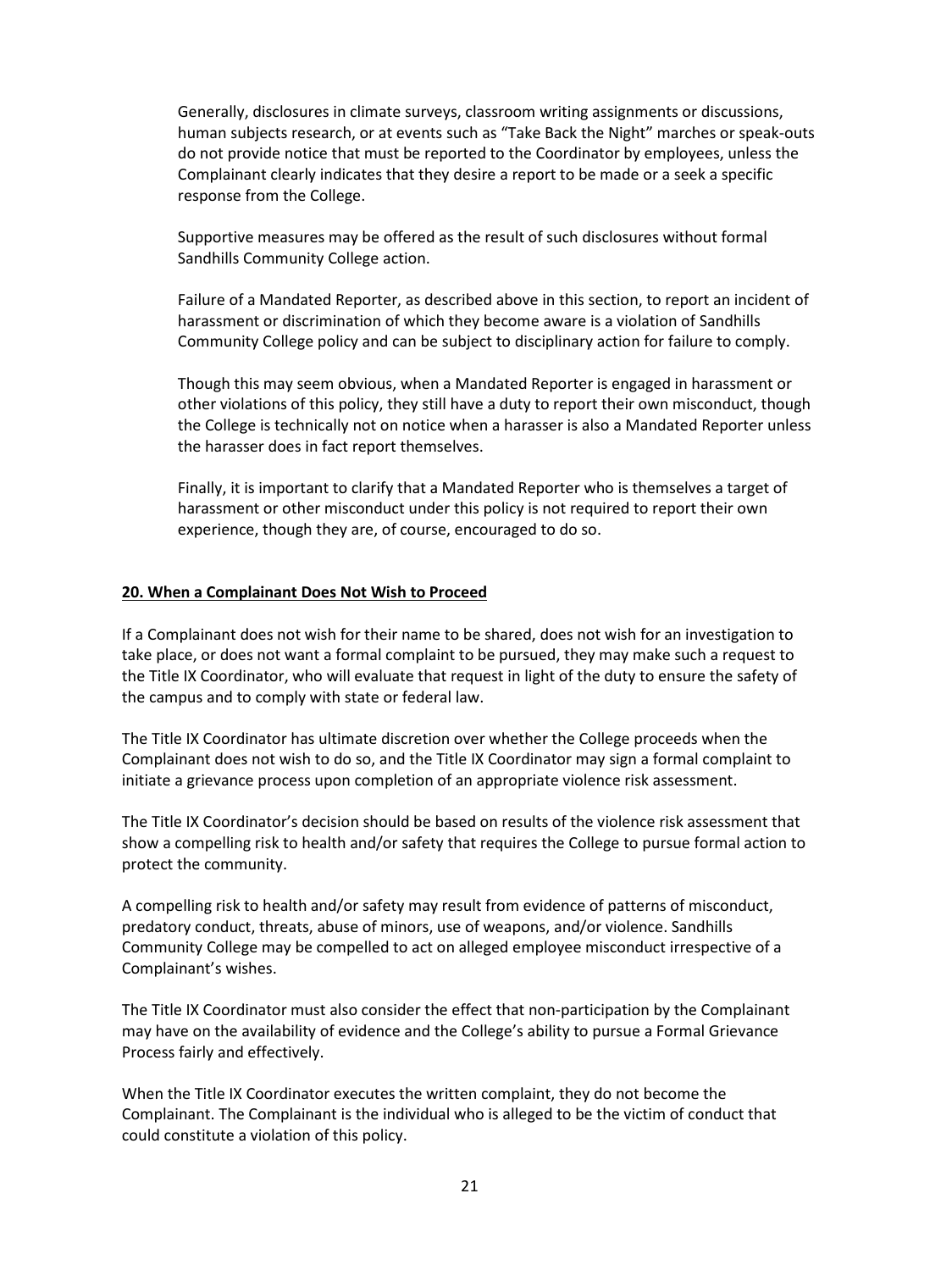When the College proceeds, the Complainant (or their Advisor) may have as much or as little involvement in the process as they wish. The Complainant retains all rights of a Complainant under this Policy irrespective of their level of participation. Typically, when the Complainant chooses not to participate, the Advisor may be appointed as proxy for the Complainant throughout the process, acting to ensure and protect the rights of the Complainant.

Note that the College's ability to remedy and respond to notice may be limited if the Complainant does not want the College to proceed with an investigation and/or grievance process. The goal is to provide the Complainant with as much control over the process as possible, while balancing the College's obligation to protect its community.

In cases in which the Complainant requests confidentiality/no formal action and the circumstances allow the College to honor that request, the College will offer informal resolution options (see Process B), supportive measures, and remedies to the Complainant and the community, but will not otherwise pursue formal action.

If the Complainant elects to take no action, they can change that decision if they decide to pursue a formal complaint at a later date. Upon making a formal complaint, a Complainant has the right, and can expect, to have allegations taken seriously by the College, and to have the incidents investigated and properly resolved through these procedures.

# **21. Federal Timely Warning Obligations**

Parties reporting sexual assault, domestic violence, dating violence, and/or stalking should be aware that under the Clery Act, Sandhills Community College must issue timely warnings for incidents reported to them that pose a serious or continuing threat of bodily harm or danger to members of the campus community.

The College will ensure that a Complainant's name and other identifying information is not disclosed, while still providing enough information for community members to make safety decisions in light of the potential danger.

# **22. False Allegations and Evidence**

Deliberately false and/or malicious accusations under this policy, as opposed to allegations which, even if erroneous, are made in good faith, are a serious offense and will be subject to appropriate disciplinary action.

Additionally, witnesses and parties knowingly providing false evidence, tampering with or destroying evidence after being directed to preserve such evidence, or deliberately misleading an official conducting an investigation can be subject to discipline under Sandhills Community College policy.

# **23. Amnesty for Complainants and Witnesses**

Sandhills Community College community encourages the reporting of misconduct and crimes by Complainants and witnesses. Sometimes, Complainants or witnesses are hesitant to report to College officials or participate in grievance processes because they fear that they themselves may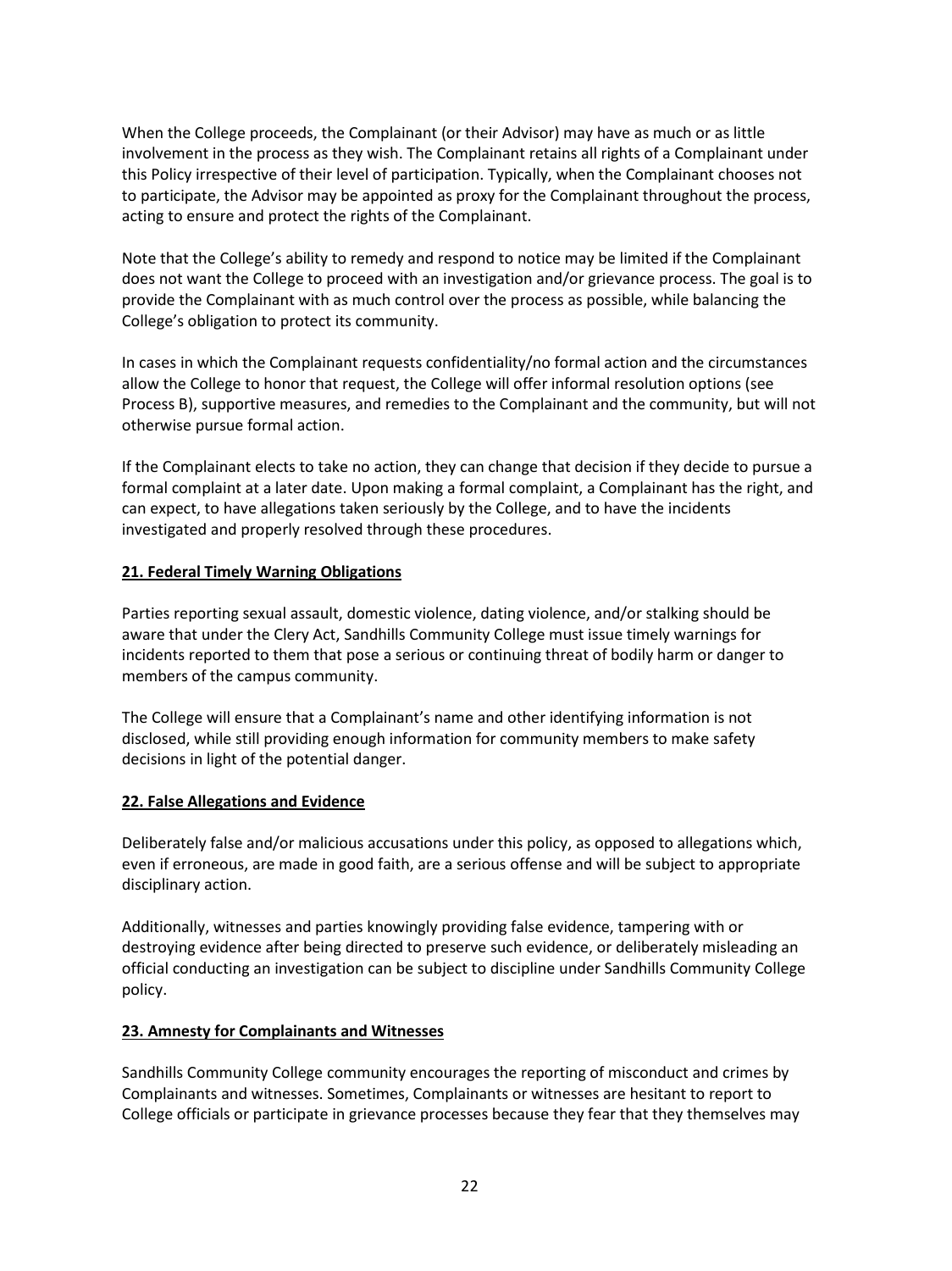be in violation of certain policies, such as underage drinking or use of illicit drugs at the time of the incident. Respondents may hesitate to be forthcoming during the process for the same reasons.

It is in the best interests of the Sandhills Community College community that Complainants choose to report misconduct to Sandhills Community College officials, that witnesses come forward to share what they know, and that all parties be forthcoming during the process.

To encourage reporting and participation in the process, Sandhills Community College maintains a policy of offering parties and witnesses amnesty from minor policy violations – such as underage consumption of alcohol or the use of illicit drugs – related to the incident.

Amnesty does not apply to more serious allegations such as physical abuse of another or illicit drug distribution. The decision not to offer amnesty to a Respondent is based on neither sex nor gender, but on the fact that collateral misconduct is typically addressed for all students within a progressive discipline system, and the rationale for amnesty – the incentive to report serious misconduct – is rarely applicable to Respondent with respect to a Complainant.

**Students:** Sometimes, students are hesitant to assist others for fear that they may get in trouble themselves (for example, an underage student who has been drinking or using marijuana might hesitate to help take an individual who has experienced sexual misconduct to the Campus Police.

Sandhills Community College maintains a policy of amnesty for students who offer help to others in need. While policy violations cannot be overlooked, the Sandhills Community College may provide purely educational options with no official disciplinary finding, rather than punitive sanctions, to those who offer their assistance to others in need.

# **24. Federal Statistical Reporting Obligations**

Certain campus officials – those deemed Campus Security Authorities – have a duty to report the following for federal statistical reporting purposes (Clery Act):

- a) All "primary crimes," which include homicide, sexual assault, robbery, aggravated assault, burglary, motor vehicle theft, and arson;
- b) Hate crimes, which include any bias motivated primary crime as well as any bias motivated larceny or theft, simple assault, intimidation, or destruction/damage/vandalism of property;
- c) VAWA<sup>12</sup>-based crimes, which include sexual assault, domestic violence, dating violence, and stalking; and
- d) Arrests and referrals for disciplinary action for weapons-related law violations, liquor-related law violations, and drug abuse-related law violations.

All personally identifiable information is kept private, but statistical information must be passed along to campus law enforcement regarding the type of incident and its general location (on or offcampus or in the surrounding area, but no addresses are given) for publication in the Annual Security Report and daily campus crime log.

Campus Security Authorities include: student affairs/student conduct staff, campus law enforcement/public safety/security, local police, coaches, athletic directors, student activities staff,

<span id="page-23-0"></span><sup>&</sup>lt;sup>12</sup> VAWA is the Violence Against Women Act, enacted in 1994 codified in part at 42 U.S.C. sections 13701 through 14040.